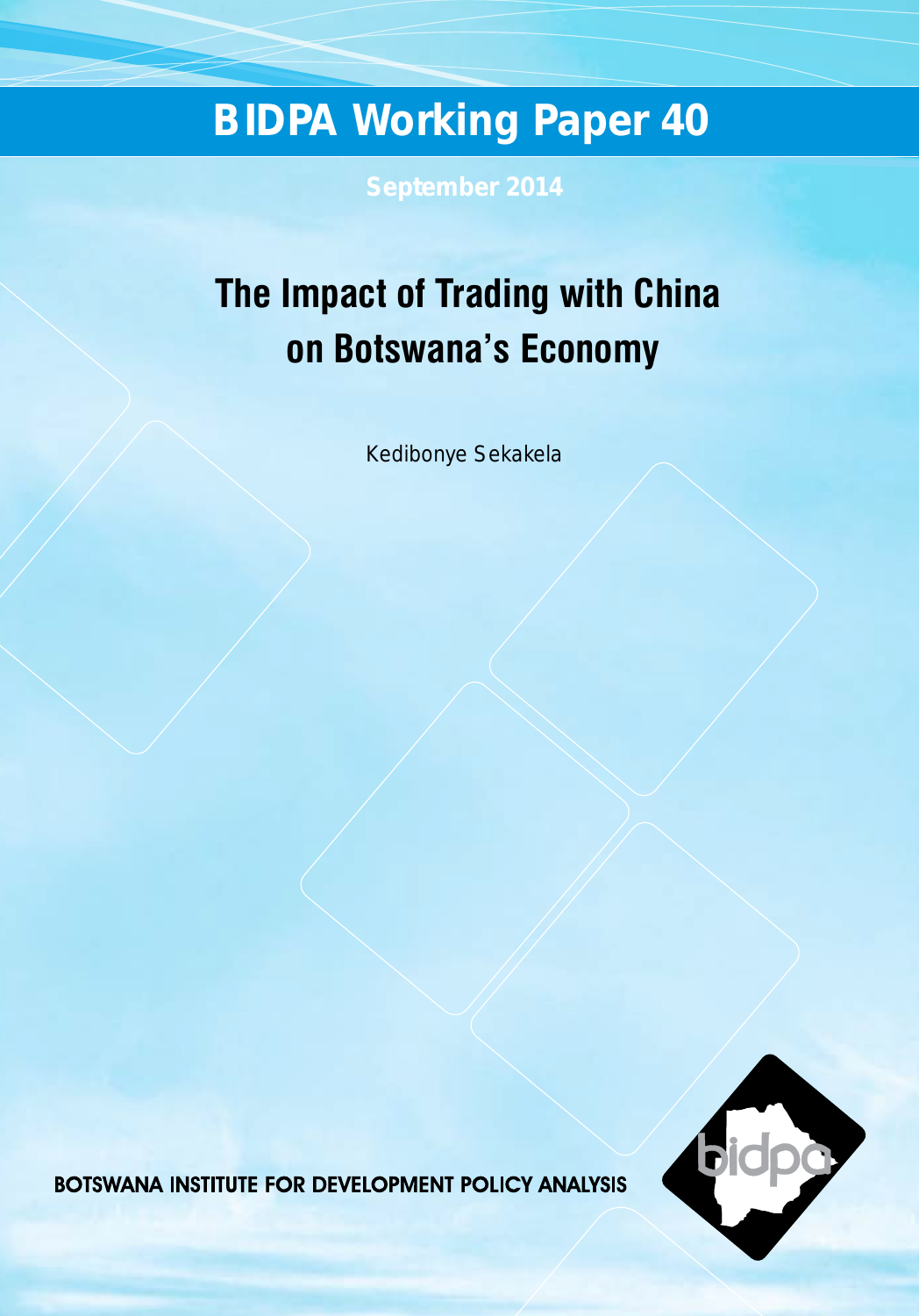## **BIDPA Working Paper 40**

 $S_{\text{c}}$  September 201<del>1</del> **September 2014**

## **Potential Impact on the Botswan**d International International International International International International International International International International International International International Inte **The Impact of Trading with China on Botswana's Economy**

**Margaret Sengwaketse Masedi Motswapong Kedibonye Sekakela**



**Botswana Institute for Development Policy Analysis**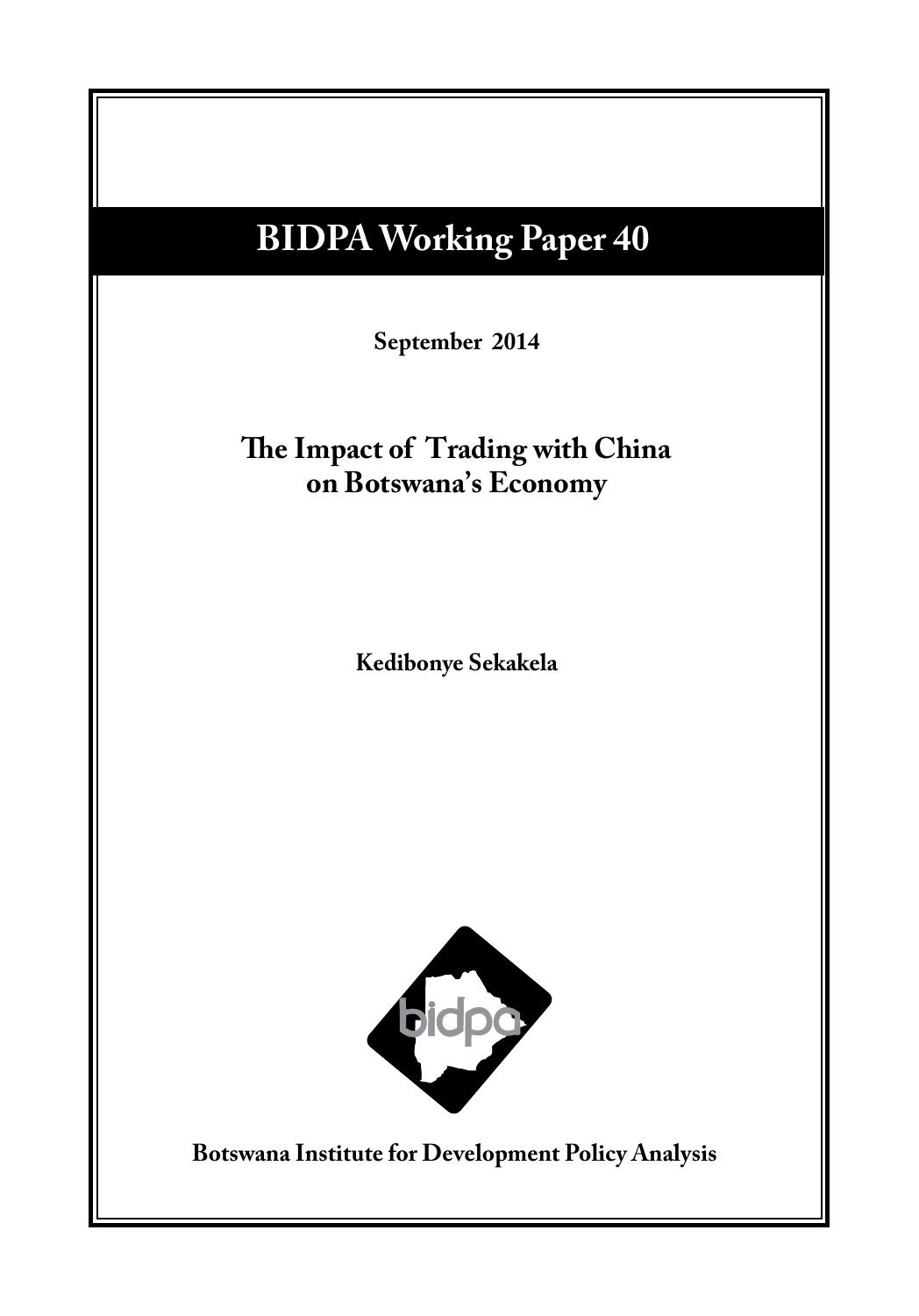## **BIDPA**

The Botswana Institute for Development Policy Analysis (BIDPA) is an independent trust, which started operations in 1995 as a non-governmental policy research institution. BIDPA's mission is to inform policy and build capacity through research and consultancy services.

BIDPA is part-funded by the Government of Botswana.

## **BIDPA Working Paper Series**

The BIDPA Working Paper series comprises of papers which reflect work in progress or limited research efforts, which may be of interest to researchers and policy makers, or of a public education character. Working papers may already have been published elsewhere or may appear in other publications.

**Kedibonye Sekakela** is an Associate Researcher at the Botswana Institute for Development Policy Analysis.

#### **ISBN: 99912-65-51-1**

© Botswana Institute for Development Policy Analysis, 2014

#### **Disclaimer:**

The views expressed in this document are entirely those of the author and do not necessarily reflect the official opinion of BIDPA.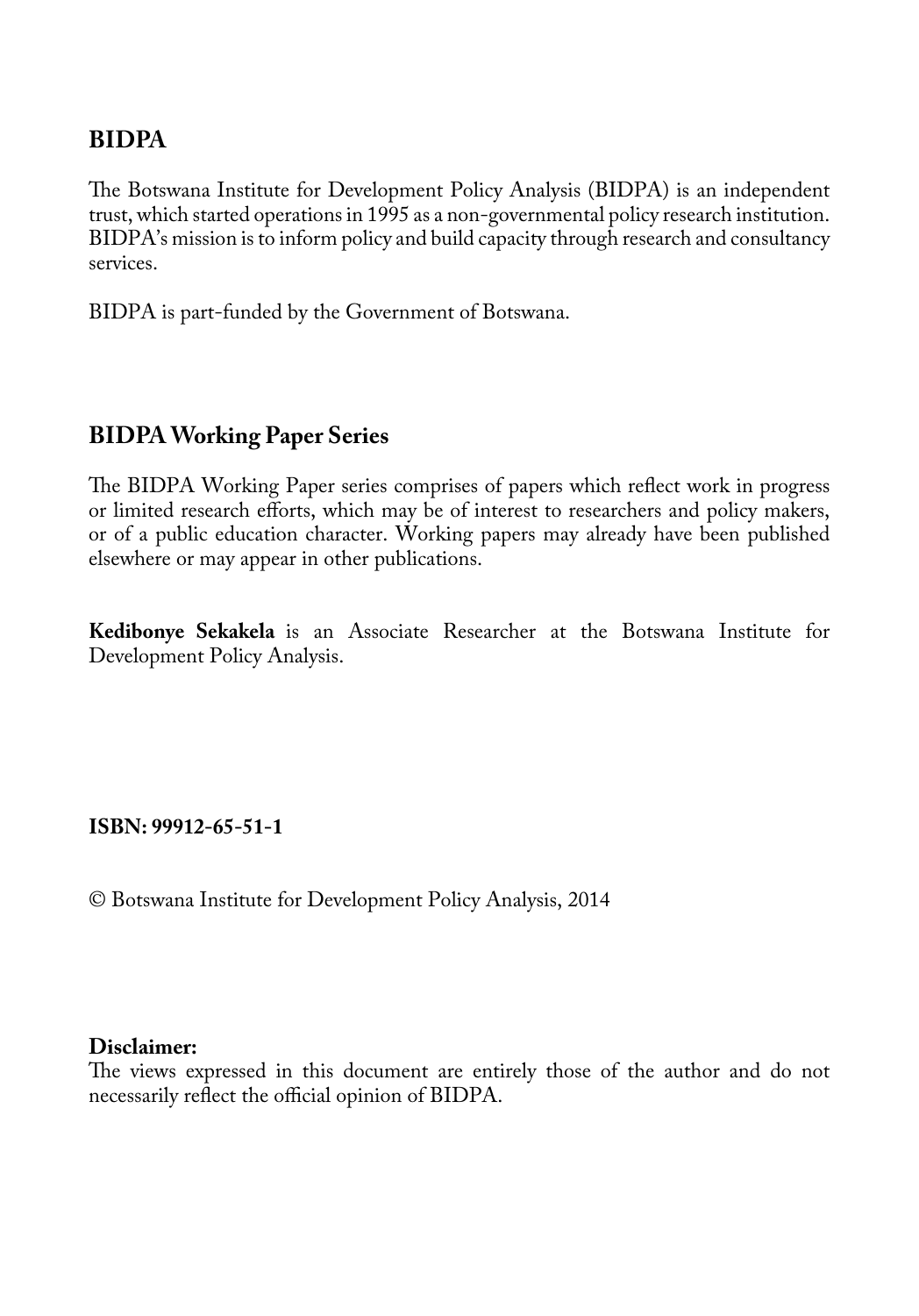## **Table of Contents**

| 1.  |                                                                            |    |
|-----|----------------------------------------------------------------------------|----|
| 1.1 |                                                                            |    |
| 2.  |                                                                            |    |
| 3.  |                                                                            |    |
|     |                                                                            |    |
|     |                                                                            |    |
|     | 3.2.1 Product and industry analysis of Botswana imports from China  9      |    |
| 4.  | The impact of import penetration from China on the domestic production  12 |    |
| 5.  |                                                                            |    |
| 6.  |                                                                            |    |
|     |                                                                            | 22 |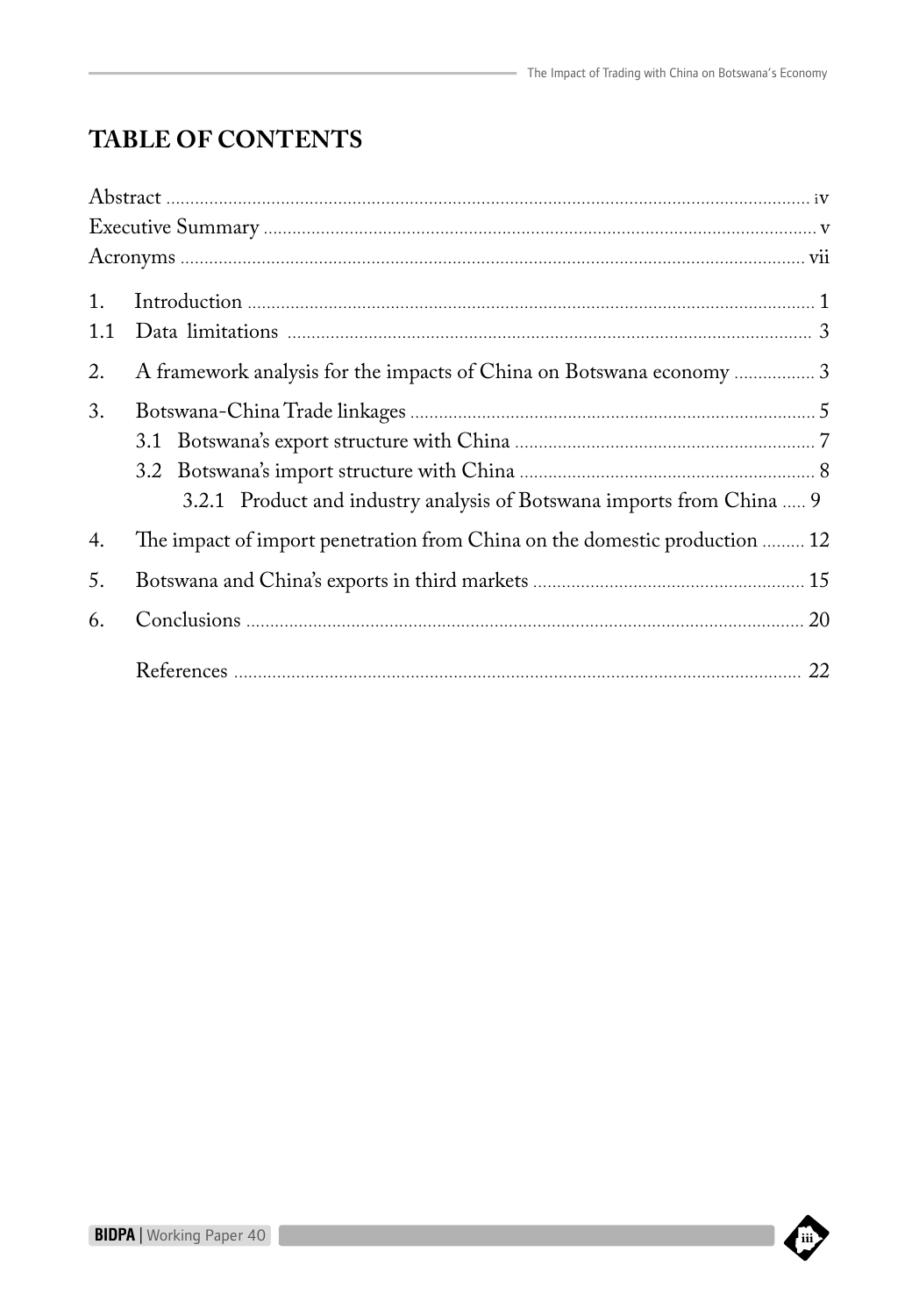### **Abstract**

The objective of this paper is to examine the impact of trading with China on Botswana's domestic and third markets. The paper also assesses the structure and magnitude of Botswana-China bilateral trade. Botswana's trade balance with China has been widening over the past decade, with Botswana mainly exporting primary products and importing intermediate and capital goods, which are mainly used as inputs in the development of infrastructure in the country. The increased import penetration from China is associated with Botswana's reduced total manufacturing output. China's Textile, Clothing and Footwear (TCF) exports gained market share from Botswana's TCF exports in the third markets, that is South Africa. There is a need to consider ways of enhancing Botswana's export competitiveness and there are also lessons to be learnt from China in relation to enhancing productivity in the TCF and other exporting industries.

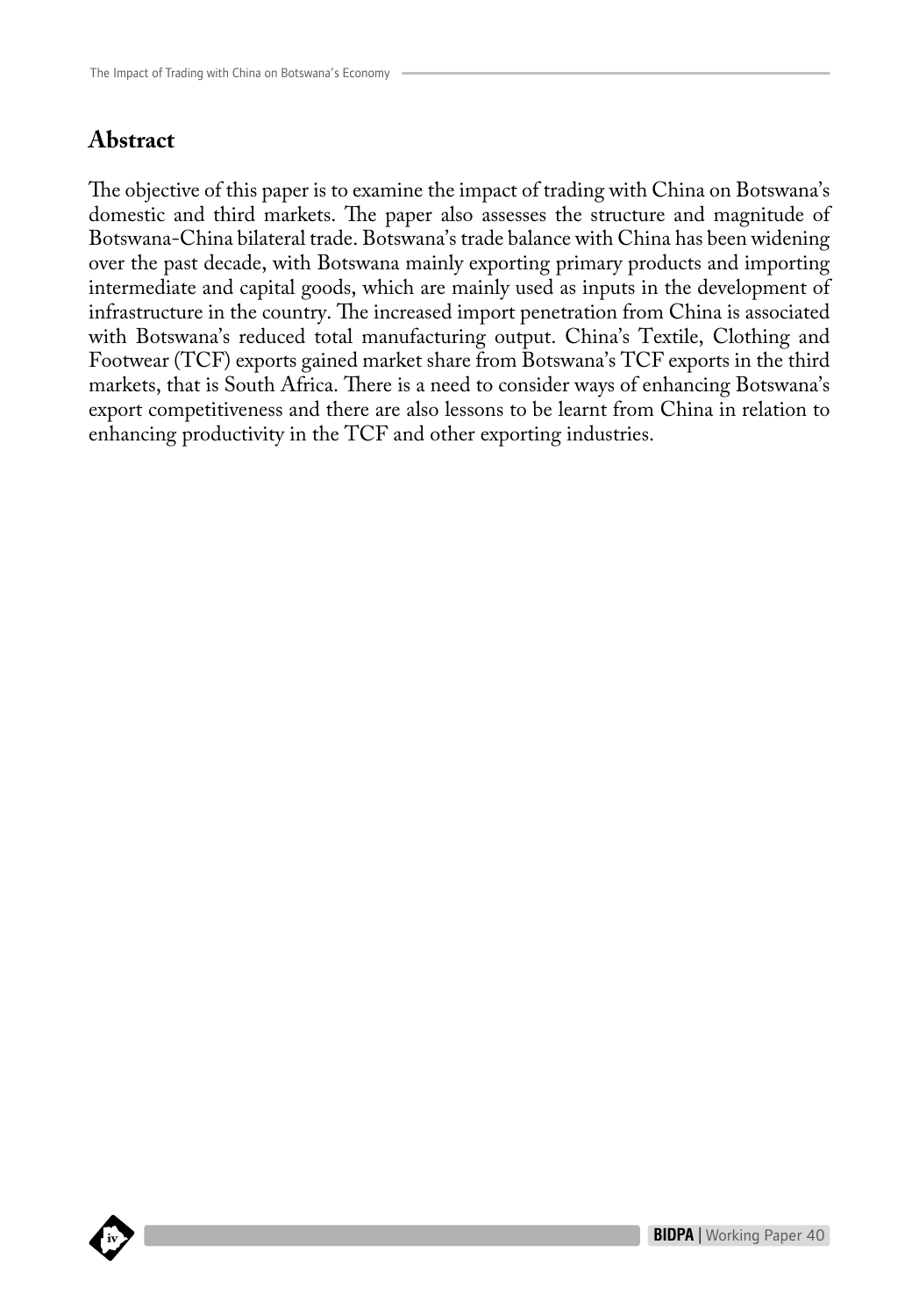## **Executive Summary**

- 1. The re-emergence of China as a major producer in the global economy can mainly be explained by its use of trade and industrial policies which complemented its ascension to the World Trade Organization (WTO) in 2001. Due to its rapid economic growth rate and increased integration with the global economy over the past decades, China has had a significant trade impact on both developed and developing countries.
- 2. Trade between Botswana and China dates back to 1975, but began to intensify from 2006 onwards. In 2011, China was Botswana's third largest import supplier after South Africa and the United Kingdom. It was also the 12<sup>th</sup> largest destination for Botswana's exports.
- 3. As Botswana exports primary products, it is not surprising that exports to China are also mainly raw materials and intermediate goods. These include non-industrial diamonds, copper and nickel ore concentrates and crude vegetable materials (Tables 2 & 3). Unlike in the past, the main imports from China to Botswana are now intermediate and capital goods (machinery and equipment, iron and steel products) (Table 4), which are mainly used as inputs in the infrastructural development projects in Botswana. Many of these are being implemented by Chinese construction companies but imports would nevertheless continue irrespective of the presence of these companies simply by virtue of China's relative competitiveness as a supplier of this range of products.
- 4. The technological sophistication of products imported from China has evolved over time. In 2000, almost 70% of the total imports sourced from China by Botswana were labour-intensive and resource-intensive manufactures. This proportion shrank to less than 13% in 2011 and 25% in 2012. Although the share of labor-intensive and resource-intensive manufactures in total manufactured imports from China declined, its value has increased in absolute terms (Figure 3).
- 5. Industries which had a high share of imports from China include travel goods and handbags (40%), textile fibres, yarn, fabrics and clothing (26%), telecommunication and sound recording (25%) footwear (21%), machinery and equipment (12%) (Table 5).
- 6. The extent of the impact of imports from China on Botswana's productive sectors is reflected on the rising share of the imported goods from China in the domestic consumption, mainly after 2005 (Figure 4). The increased imports from China are associated with reduced manufactured output growth in Botswana over the period under investigation. However, the increase in import penetration from China was not sufficient to offset the decline in import penetration from the rest of the world (Table 6).

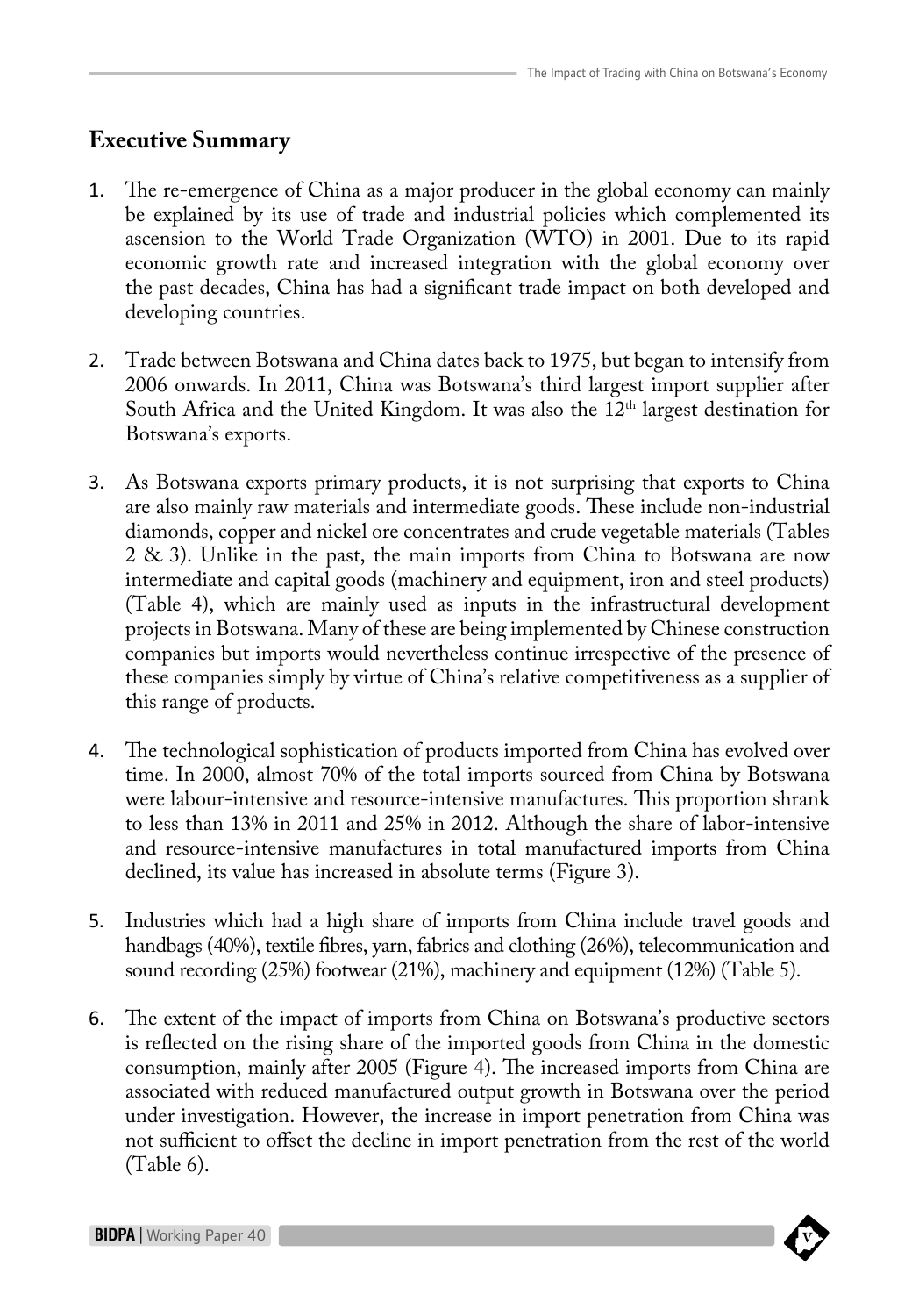- 7. The expansion of exports from Botswana to the world has contributed little to the growth of the domestic manufacturing sector. This in turn implies that the export of manufactured goods from Botswana has not been globally competitive (Table 6).There is a need to consider ways to enhance export competitiveness of manufactured goods in Botswana.
- 8. Imports from the rest of the world also lost market share to China in the Botswana market (Table 7). Thus, South Africa, which has long been the main source of supply of Botswana's imports, has lost part of its Botswana market share to China (Table 5).
- 9. Almost all Botswana's TCF exports into South Africa lost market share to China. Moreover, the extent of the loss of market share has been increasing over the years but it should be noted that the decline has been very small (Table 9). By way of contrast Lesotho has gained market share from China in the SA market, implying that Lesotho is a relatively competitive producer of TCF products in comparison to Botswana (Table 10).
- 10. China's TCF's commercial advantage stems from various factors. China has managed to integrate into global production networks and updated to more advanced and sophisticated production technology. Secondly, productivity is a major driver of its competitive advantage and has been a central issue in China's industrial policy. Thirdly, China has lower manufacturing overheads. Fourth, China's TCF industry and many other industries receive generous government support to improve production, develop new technology, improve product quality and undercut price.
- 11. There is a need to consider ways of enhancing Botswana's export competitiveness. There are also lessons to be learnt from China in relation to enhancing productivity in the TCF and other export industries.

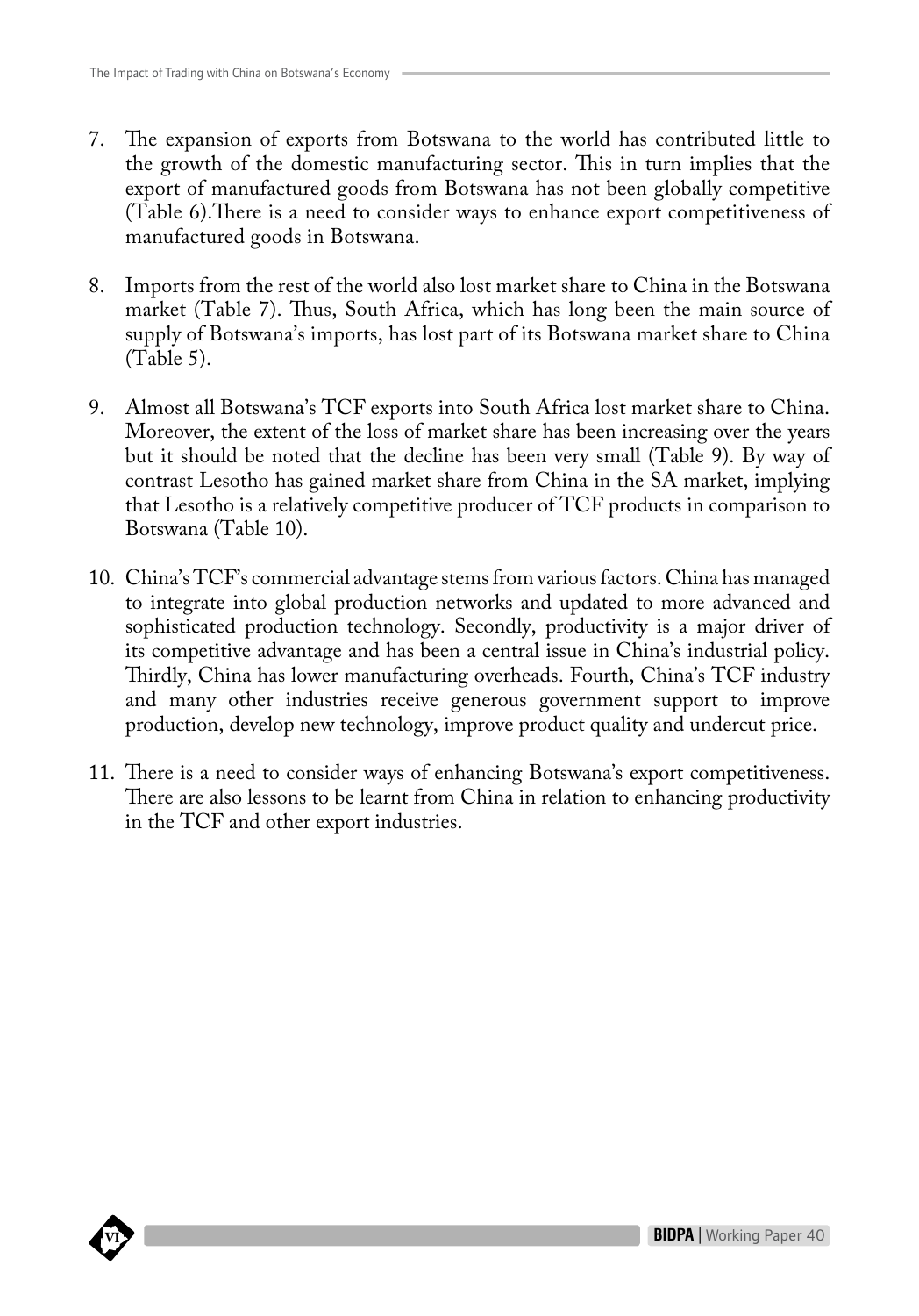## **Acronyms**

| <b>BOB</b>    | Bank of Botswana                                   |
|---------------|----------------------------------------------------|
| <b>CSO</b>    | <b>Central Statistics Office</b>                   |
| <b>CMS</b>    | Constant Market Share analysis                     |
| GDP           | <b>Gross Domestic Product</b>                      |
| MFA           | Multi-Fibre Agreement                              |
| <b>ROW</b>    | Rest of the World                                  |
| SА            | South Africa                                       |
| <b>SITC</b>   | Standard International Trade Classification        |
| <b>SMEs</b>   | <b>Small Medium Enterprises</b>                    |
| <b>TCF</b>    | Textile, Clothing and Footwear                     |
| UK            | United Kingdom                                     |
| <b>UNCTAD</b> | United Nations Conference on Trade and Development |
| <b>USA</b>    | United States of America                           |
| <b>WTO</b>    | World Trade Organization                           |
|               |                                                    |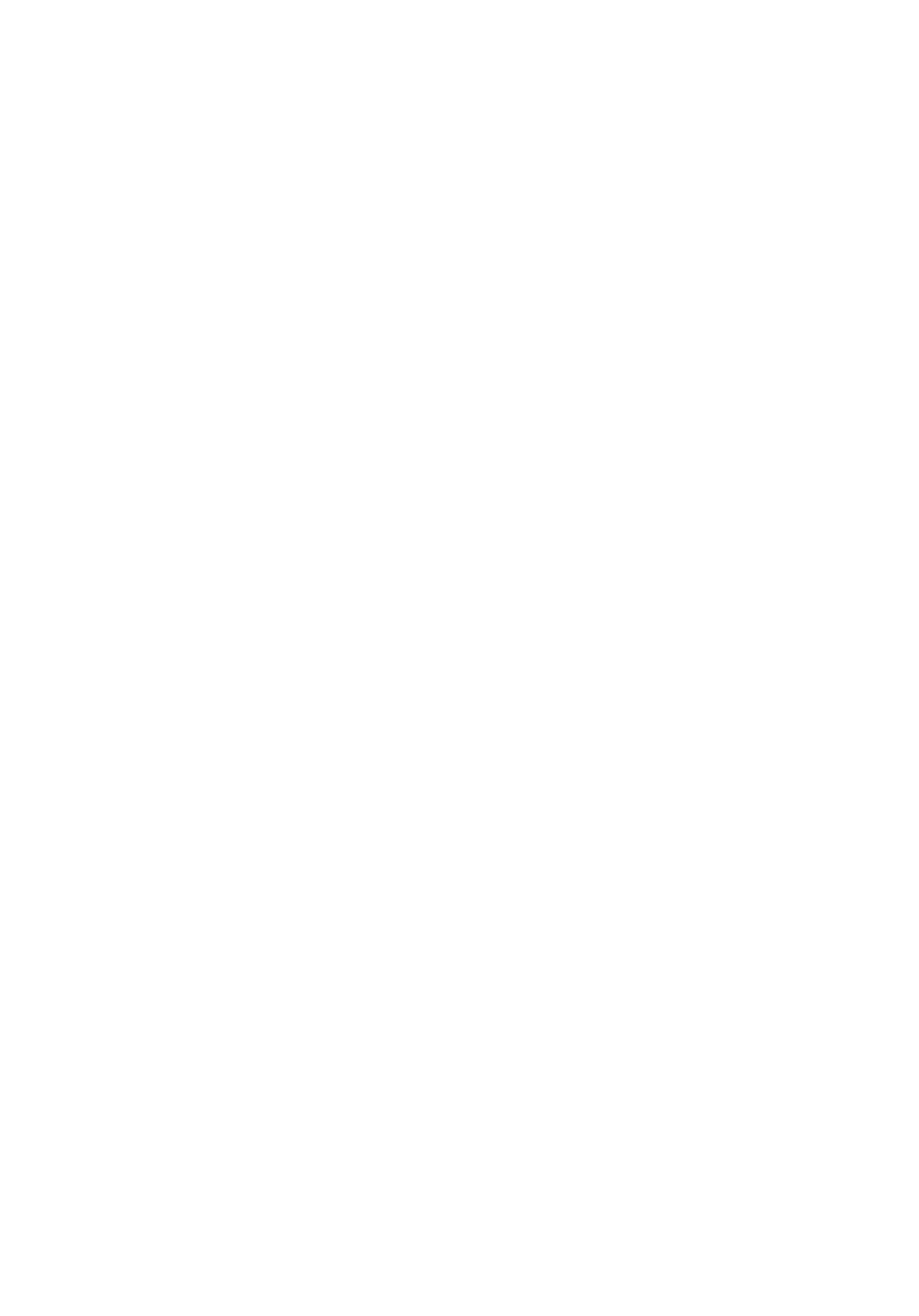## **1. Introduction**

In the past three decades, China has re-emerged as a major producer in the global economy and is rapidly regaining its place as the world's largest producer which it held until the  $19<sup>th</sup>$  century<sup>1</sup>. In 2012, China was ranked second after the USA in terms of GDP (nominal figures) and second as a trading nation<sup>2</sup>. Over the past decade, the real GDP for China has grown in real terms by more than 8% per annum on average while the expansion of its exports grew at an annual average rate of 21% since 2000. China's re-emergence and its rapid growth as a trading nation can mainly be explained by its use of trade and industrial policies which complemented its accession to the World Trade Organization3 . The sheer size of the economy has also played a role in attracting investment to China.

China's rapid economic growth has also generated enormous improvement in the economic performance of many countries, in particular those that have developed a strong commercial relationship with China. Countries have benefited significantly from both lower costs of intermediate and capital goods and from the higher prices of basic commodities exported to China. The trade relationship has also had negative effects on those countries which compete with China's exports, especially in third export markets (Ramos, 2008). Thus, the trade relationship between China and its trading partners has resulted in economic gains and losses. China has provided a growing market for the exporters of primary commodities and has also contributed to a price boom for many of these primary commodities, boosting export growth in a number of developing countries (Farooki & Kaplinsky, 2012). In the case of Africa, the engagement with China has contributed significantly to its export growth (Wang & Bio-Tchane, 2008). Between 2001 and 2012, Africa's exports to China rose on average by more than 30% while Africa's exports to the rest of the world rose on average by less than 15%. Beneficiaries of the export growth are mainly countries with a trade structure which does not overlap with that of China (Renard, 2011) (Lederman, Olarreaga & Soloaga, 2007). Most of these countries' main exports are raw materials such as minerals, industrial inputs and primary agricultural products (Lederman, Olarreaga & Soloaga, 2007).

<sup>1</sup> Before the industrial revolution era, china was once major player in the global economy. Lin. J. Y. (2011) in his paper titled China's Economic Development and Cultural Renaissance in the Multipolar Growth World of the 21st Century, says;

<sup>&</sup>quot;China's civilization is one of the oldest in the world…. After the Industrial Revolution, however, China's economic and international status dropped precipitately, while the West enjoyed substantial gains in social, economic, and technological progress. By the mid-19th century, when many nations in Africa, Asia, and Latin America were colonized by or fell into the spheres of influence of Western powers, China also descended to become a poor, underdeveloped, semi-colonized nation that had to

pay indemnity and surrender territory to the West".

<sup>&</sup>lt;sup>2</sup> See the 2012 rankings of countries by GDP by the World Bank, United Nations, and the International Monetary Fund  $\frac{3}{10}$  For detailed reading on the impacts of WTO on China economy consider Lanchovichina & Martin ( Ramos (2008).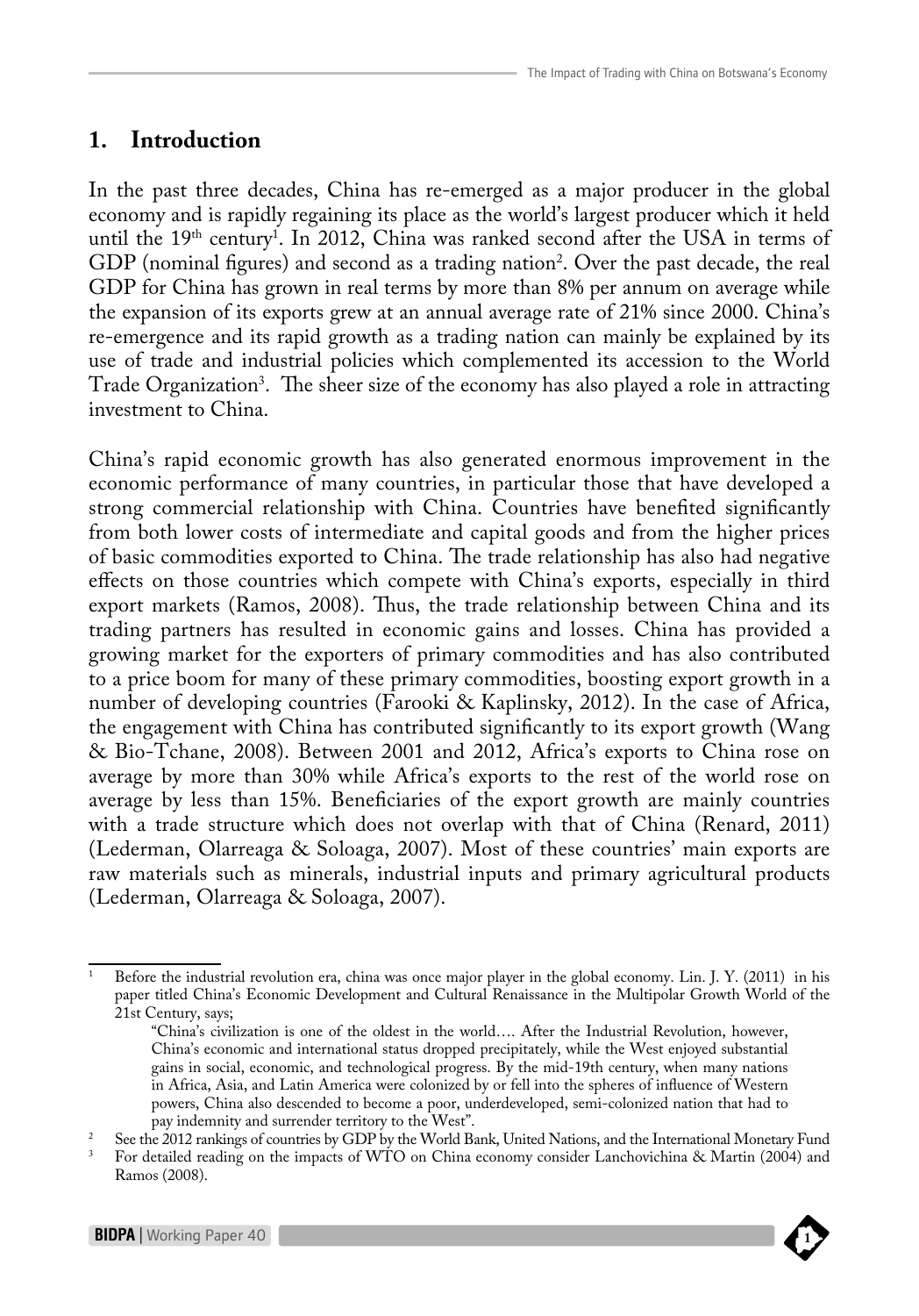However, China's global expansion has also lead to concerns amongst developing countries (mainly Latin America and Africa) that its export growth displaces domestic production and employment, especially for low cost manufactures in labour intensive industries, and exports of manufactures of developing countries in third markets. To date, there have been relatively few systematic studies on the impact of the growing economic relations especially between China and individual countries in Africa. Existing literature mainly focuses on Africa as a continent and in few major trading partners of China in Africa, disregarding the fact that the African continent consists of 53 individual countries with different histories, development models and political regimes. Consequently, country case studies are of necessity when studying the impact of China on developing countries.

This paper therefore seeks to determine whether trading with China has an impact on developing countries by using the case of Botswana. A decade ago trade between China and Botswana was limited to a narrow range of products but this has changed dramatically since the relationship has evolved to center on markets for each other's exports and Botswana's demand for infrastructure. Bilateral trade between the two countries surged from nearly zero 30 years ago to BWP265 million (USD45.6 million) in 2006, and to BWP2.1 billion (USD275.94 million) in 2012. Botswana's total imports from China stood at BWP1.74 billion (USD234 million) in 2012, while Botswana's exports to China were BWP 353 million (USD47 million) in the same year.

The main objective of this paper is to examine the impact that import penetration from China has had on domestic production and imports from other countries. Secondly, the paper estimates the loss of market by Botswana to China, in third markets. In this case, the paper considers the South African market, which is Botswana's main export market for non-mining exports. The paper also analyses the bilateral trade structure of Botswana and China. The period under analysis runs from 2000 to 2012. The paper applies the Chenery decomposition approach (1979) to separate changes in manufacturing output into domestic demand, export expansion and increased import penetration. It also applies the extension of Constant Market Share (CMS) analysis by Batista (2008) to estimate the loss/gain of market share by Botswana to/ from China in third markets.

**SA** market. Section 6 concludes the paper. This paper is organised as follows: Section 2 outlines the analytical framework for measuring the complementary and competitive effects posed by China to developing countries. Section 3 discusses the composition and structure of Botswana's trade with China. Section 4, analyses the impact of import penetration on local production and imports from other countries, whereas section  $\bar{5}$  estimates the extent to which Botswana's exports of manufactures losses/gains market share to China's exports in

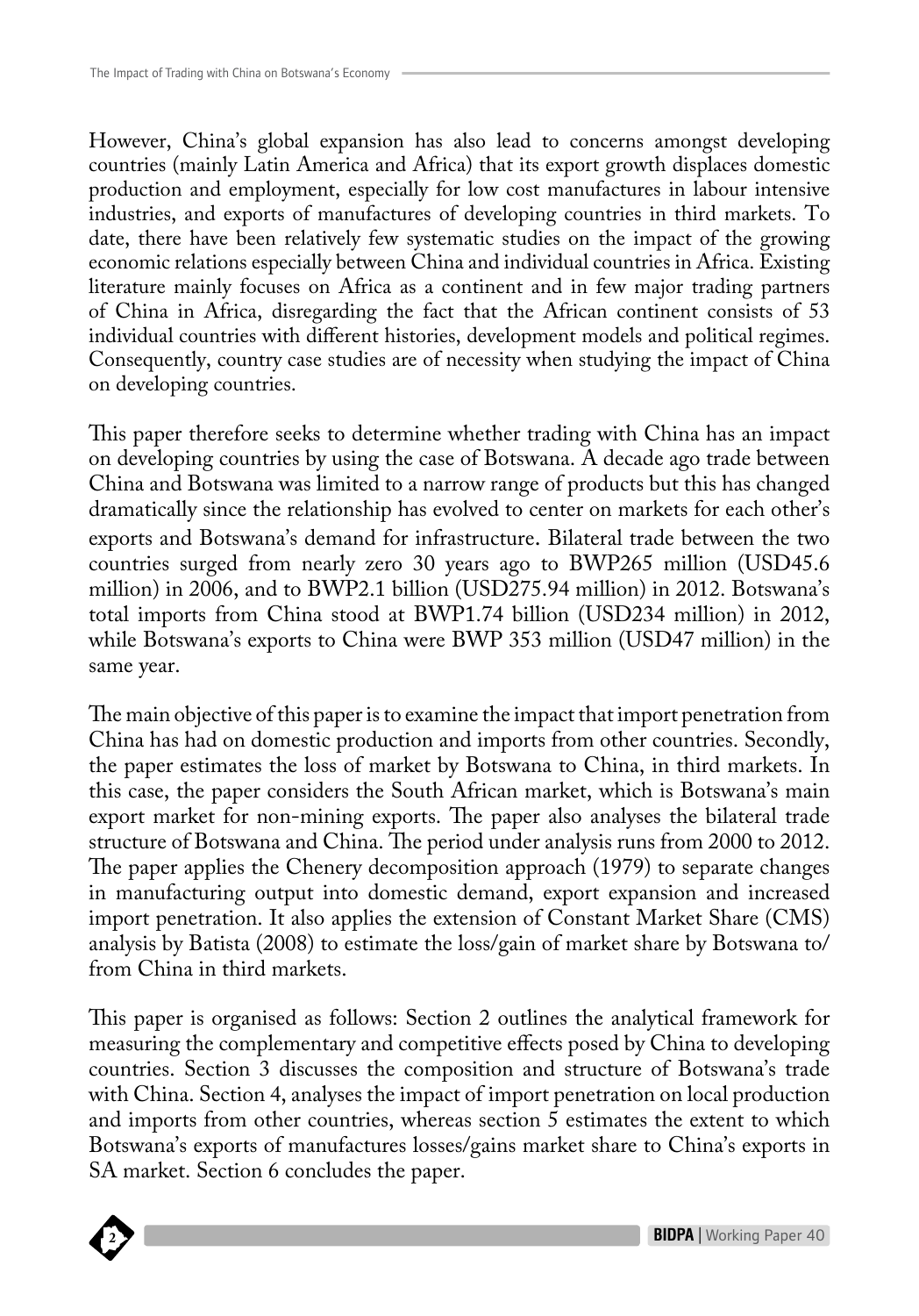## **Data limitations**

The data used to estimate the impact of trading with China is a yearly series ranging from 2000 to 2012. The data was collected from Statistics Botswana, Bank of Botswana-Botswana financial statistics, Comtrade, and United Nations Conference on Trade Development (UNCTAD). The data was either in HS 8 Code classification or SITC 3, Revision 3.

Limitations of the paper include the failure to estimate the impact of import penetration in the manufacturing subsectors and to analyze the rapidly growing Botswana-China bilateral trade-in-services. There has been no estimate of the impact of intermediate and capital goods on production costs of Botswana's productive sectors. Lastly, due to lack of data there has been no estimates of Botswana's consumer surplus generated from consuming relatively low-priced goods from China.

## **2. A framework Analysis for the Impacts of China on the Botswana's economy**

China cooperates with Botswana through various channels, which include; aid, investment, trade in goods and services, and education<sup>4</sup>. Among these forms of cooperation, the trade channel is the main driver of the bilateral relationship between the two nations. China has also actively provided construction service since 2003 mainly to the Government of Botswana (GoB) and to parastatal organizations. The estimated value of projects conducted by Chinese companies that commenced between 2003 to 2008 in Botswana amounts to USD741.88 million (Chen, 2009). The increased service provision by Chinese companies in the construction sector partly explains the rapid increase in trade in goods between the two countries.

This paper examines in detail the trade in goods channel<sup>5</sup> by following the analytical framework by Kaplinsky & Messner (2008) in Table 1. The matrix distinguishes between those impacts that involve a complementary relationship between China and Botswana and those where Botswana and China are in competition with each other. According to Jenkins (2012), the former involves the 'win-win' situation where both countries gain from the growth of China whereas the latter gives rise to fears that Botswana is losing out to China in the global and domestic markets<sup>6</sup>.

The Botswana-China education and human resource cooperation is within the framework of Forum on China-Africa cooperation, the education and human resource. Since 2007, China has increased the scholarships for Botswana students. Besides that, China has also rendered military training assistance to Botswana Defence Force. In 2006, China offered 32 training quotas and this number was raised to 43 in 2007. Compared to the above mentioned long-term study and training, more and more short-term training opportunities are offered to Botswana by China, which usually last from one week to half a year. The cooperation includes the establishment of the Confucius Institute at the University of Botswana. (http://bw.china-embassy.org/eng/xwdt/t356945.htm).

 $\sim$  The paper failed to discuss the trade in service in any detail due to unavailability of disaggregated data on services trade in Botswana.

<sup>6</sup> These two dimensions are also commonly expressed as opportunities/ or gains and threats/ losses / or challenges in the literature on China and developing countries.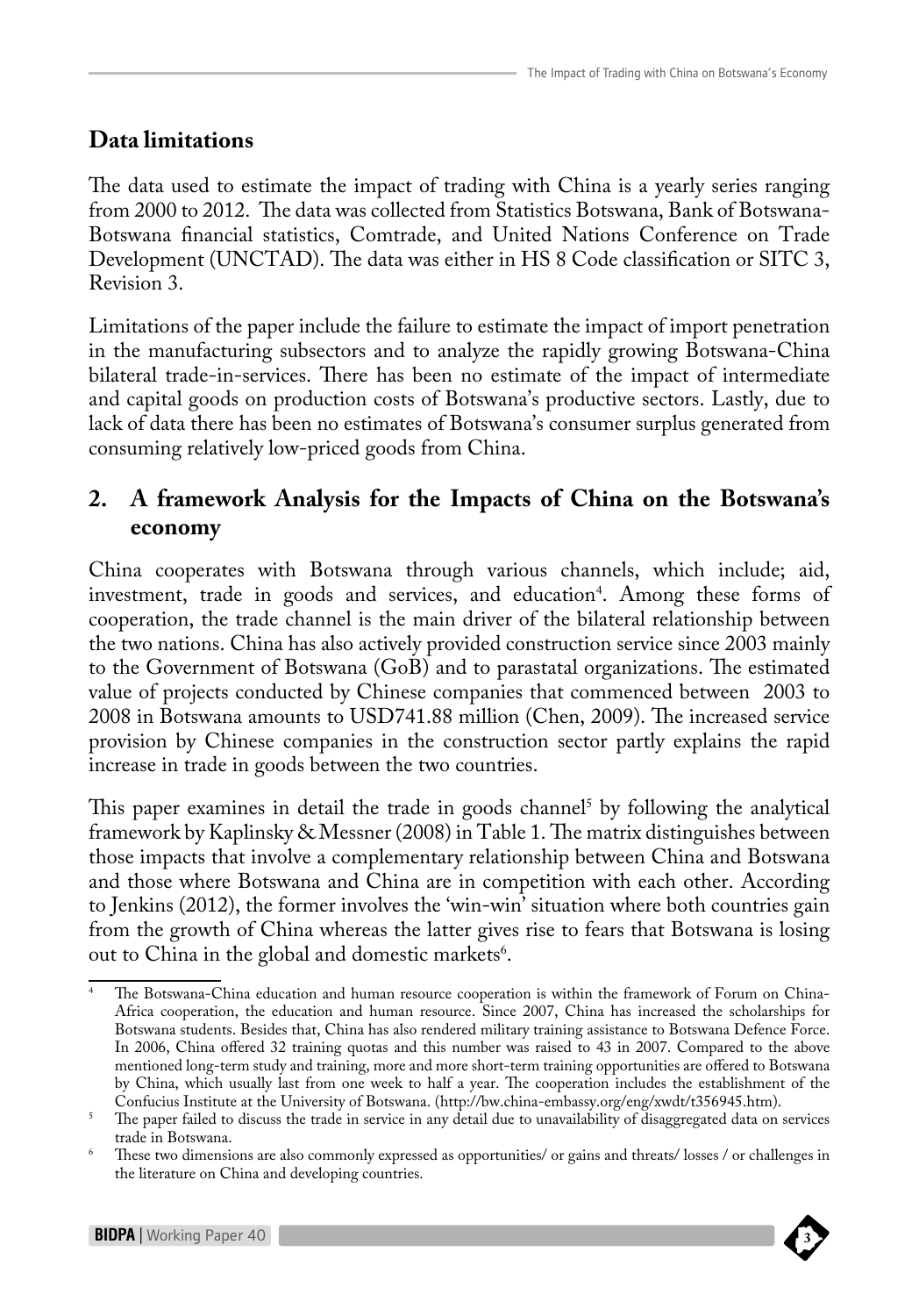| Channel | <b>Impact</b> | <b>Nature of Links</b>                                                                                                                                           |
|---------|---------------|------------------------------------------------------------------------------------------------------------------------------------------------------------------|
| Trade   | Complementary | Consumer goods and inputs for industries; China's<br>demand for commodities; increased world commodities<br>prices for developing countries' exports.            |
|         | Competitive   | Imports from China displace local producers and<br>imports from traditional partners; loss of market share<br>to China in third markets by developing countries. |

|  |  |  |  |  |  |  | Table 1: Impacts of China on other developing countries through trade channel |  |  |  |  |  |
|--|--|--|--|--|--|--|-------------------------------------------------------------------------------|--|--|--|--|--|
|--|--|--|--|--|--|--|-------------------------------------------------------------------------------|--|--|--|--|--|

Source: Author's elaboration based on Kaplinsky & Messner (2008)

The literature on the impact of trading with China on developing countries has shown that many developing countries have reaped enormous benefits from China's rapid growth and increasingly important trade links with the developing countries, although other developing countries have suffered from increased competition both in domestic and third markets. The impact of China on each country depends on the commodities in which the county specializes. Countries producing and exporting labour-intensive goods are likely to face competition from China in both domestic and third markets, while those exporting primary commodities will gain (Schiere, Ndikumana & Walkenhorst, 2011). It is worth noting that in the recent past China's exports of capital-intensive and technologically advanced goods has shown a marked upward trend, implying that China has joined other global suppliers of these goods.

African countries that mainly export unprocessed oil, metals and certain industrial inputs have enjoyed increases in export volumes and prices (Schiere, Ndikumana, & Walkenhorst, 2011). Some of the African countries mentioned in Schiere et.al (2011) as beneficiaries of exporting oil, metals and industrial inputs to China include Angola, Chad, Congo, Cameroon, Nigeria, Sudan, Ethiopia, Ghana, South Africa, Ivory Coast , Mali, Tanzania, Zambia, Zimbabwe and Congo. Studies have shown that sectors in developing countries trading with China have suffered from reduced production and employment, owing to the competition from China, both domestically and in third markets. Egziabher (2006), cited in Kaplinsky & Morris (2008) analyzed the impact of China's exports on a group of 98 small and medium enterprises (SMEs) in Ethiopia and reports that about 60% of footwear firms were forced to close or to rationalize their activities due to increased competition from China. In South Africa industrial production was reduced by 5% and contributed to drastic decline in the formal employment<sup>7</sup> in the textile sector (Edwards and Jenkins, 2012). Firms affected by increased import penetration from China in Africa include even firms financed by China, for instance, the closure of Mulungushi textile mills in Zambia<sup>8</sup> (Chileshe, 2010).

**BIDPA Publications Series** waste. See also Arshad Dudhia, Musa Dudhia & Co (2012). As a direct result of competitive imports, the Mulungushi Textiles factory closed in early 2007. The Mulungushi was financed by China in the 1970s as a sign of Sino–Zambian solidarity. The factory was once the biggest textile factory in the country, but ceased production after suffering repeated losses. More than 1 000 jobs were lost and the infrastructure left to



Renard (2011) reports that the textile industry in South Africa lost between 23 000 and 85 000 jobs due to increased imports from China.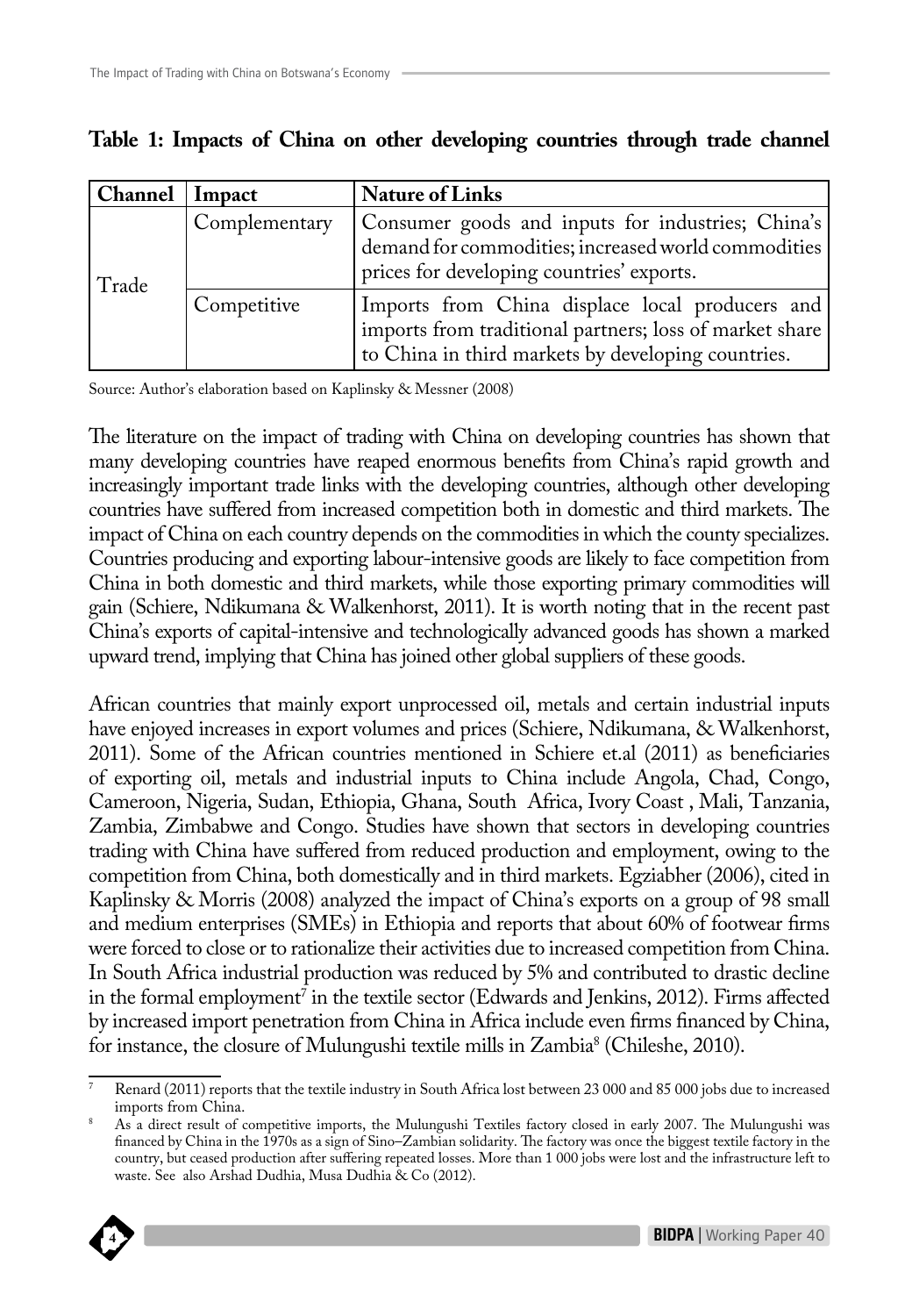China's exports to third markets have also crowded out many of the exports of manufactured goods from developing countries. Countries affected are characterized by declining exports while China's exports are rising in these third markets. Studies by Jenkins & Edwards (2013) and Giovannetti & Sanfilippo (2009) highlight the link between rising exports from China and declining exports in Africa.

Having examined the literature on the impacts of China on developing countries, there have been no studies exploring the trade relations specifically between Botswana and China. Consequently, a detailed empirical analysis can provide more insight into the impact of China's trade on the Botswana economy. The next section discusses the bilateral trade linkages by mainly analyzing the structure of trade between the two countries.

## **3. Botswana-China Trade Linkages**

The Botswana-China diplomatic relations date back to 1975 and it has been strengthened greatly by trade in goods, as well as service provision over the past decade. China is now Botswana's fastest growing trading partner. Total trade between the countries surged from nearly zero 30 years ago to BWP34 million in 2000, BWP265 million in 2006, and BWP2.1 billion in 2012. Botswana's total imports from China increased from BWP33.82million in 2000 to BWP1.74 billion in 2012, while Botswana's exports to China increased from BWP25 thousand in 2000 to BWP 353 million in 2012 (Figure 1)<sup>9</sup>.



## **Figure 1: The bilateral trade trends, 2000-2012 Figure 1: The bilateral trade trends, 2000-2012**

Source: Comtrade data

**Figure 2: Bilateral trade balance by end use classification, 2000-2012** of exports. The share of imported goods from China in Botswana's total imports has The remarkable growth in imports from China started somewhat earlier than that increased from less than 0.5% in 2000 to a maximum of 10.9 % in 2011, whereas the

<sup>&</sup>lt;sup>9</sup> The highest bilateral trade volume was realized in 2011 at BWP5.7 billion due to high importation of capital goods from China.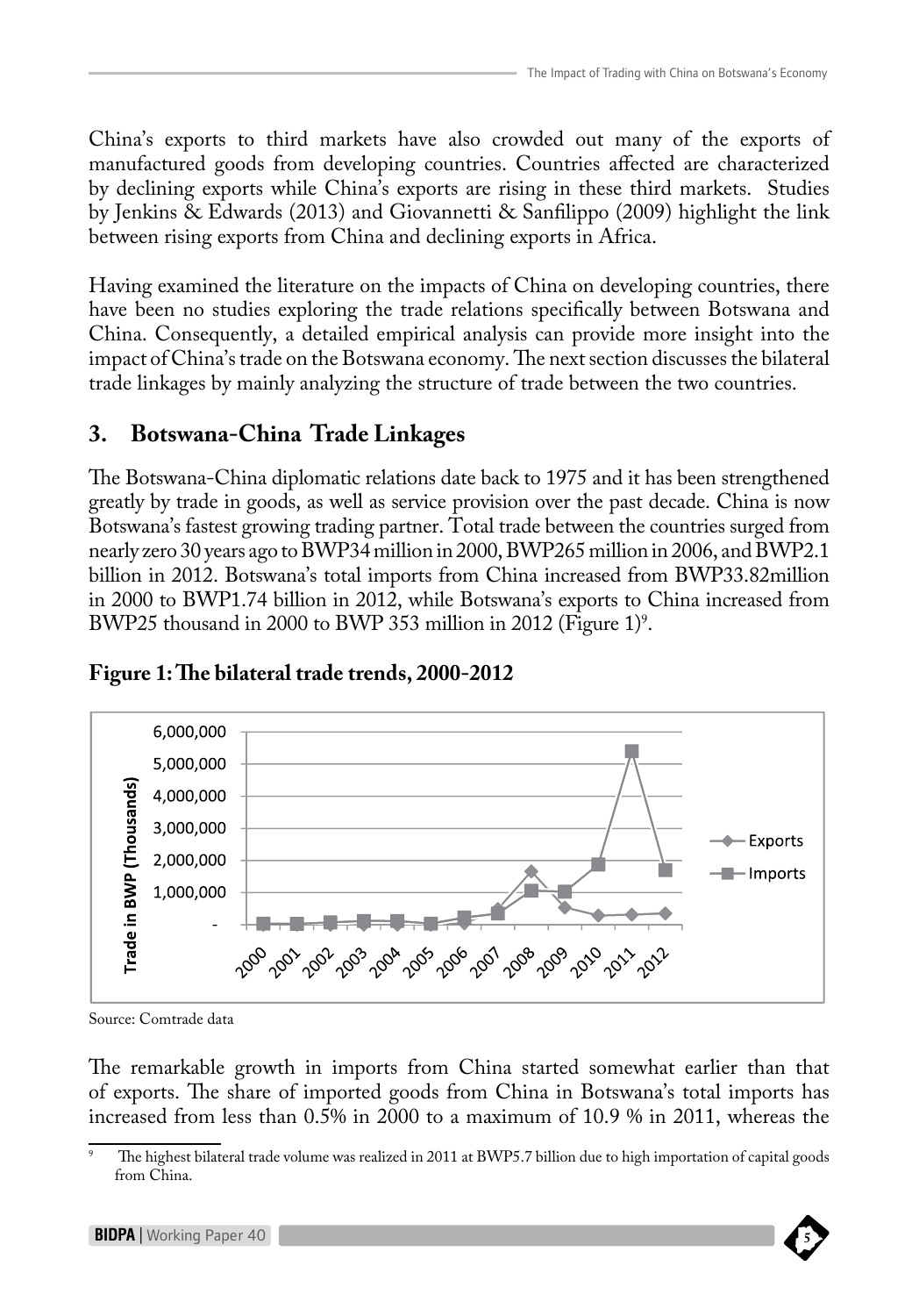share of exported goods from Botswana to China increased from a negligible 0.0002% in 2000 to a maximum of 5 % in 2008.

China's ranking as Botswana's export market and as a source of imports has significantly improved over the years. In 2000, China ranked 50<sup>th</sup> as Botswana's export market and the 12th Botswana's source of imports. These rankings changed drastically especially during the 2007-2009 period<sup>10</sup> due to the growing demand for primary commodities (e.g. copper and nickel) by China and price boom in those commodities. The importation of intermediate and capital goods by Botswana from China had also increased significantly as the Botswana government embarked on major construction projects, frequently undertaken by Chinese firms. Today, China is Botswana's 12<sup>th</sup> largest export market and the 3<sup>rd</sup> most important source of imports, after South Africa and United Kingdom<sup>11</sup>. Throughout the period under analysis, Botswana has run a trade deficit with China except in 2007 and 2008 (Figure 2). The observed Botswana's trade surplus with China occurred because during these years Botswana had exported copper and nickel mattes which were selling at high prices $12$ . Source: Comtrade data



## **Figure 2: Bilateral trade balance by end use classification, 2000-2012 Figure 2: Bilateral trade balance by end use classification, 2000-2012**

Source: Comtrade data

**BIDPA Publications Series** 2006-2008. See Annex 1.<sup>12</sup> According to the data collected from Index mundi website the world copper and nickel prices were high during



<sup>&</sup>lt;sup>10</sup> In 2008, China was ranked as Botswana's third export market and second source of imports.

<sup>&</sup>lt;sup>11</sup> It should be noted that the rise of United Kingdom as the second source of imports was mainly due to the importation of diamonds for further processing. This would end with domestication of diamond trading in Botswana in 2013.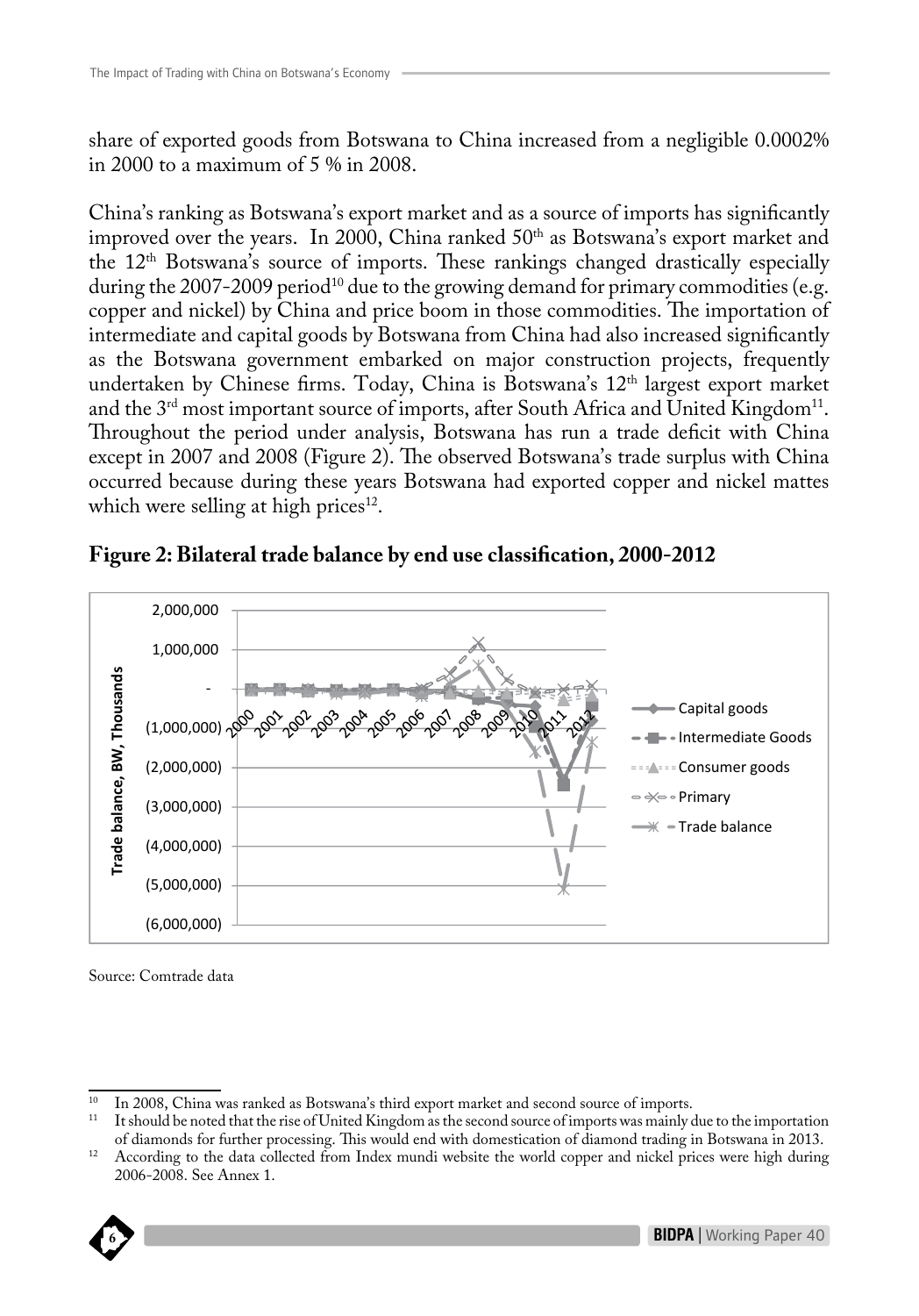## **3.1 Botswana's Export Structure with China**

Botswana's exports to China in the period under analysis exhibit two distinguishing characteristics; first, they are mainly primary goods and intermediate goods, most with a low level of processing (Table 2); and second, they are highly concentrated in a few products including non-industrial diamonds, crude, vegetables, materials and works of art. Botswana's exports of non-industrial diamond to China have shown an upward trend since 2004 and today accounts for 92% of Botswana's total exports to China (Table 3). By contrast, the share of Botswana's exports of textile, footwear and clothing to China has collapsed. In 2006, the Botswana TCF exports to China accounted for 35% of Botswana's total exports destined to China while in 2012 they accounted for a negligible 0.04%. It is not known as to why Botswana's TCF sector export TCF goods to China, given that China have a competitive advantage in the production of these goods. The rise in non-industrial diamonds exports to China from Botswana is a direct result of the rise in diamond cutting and polishing in China.

| Table 2: Composition of Botswana's exports to China by end-use classification, |  |  |  |
|--------------------------------------------------------------------------------|--|--|--|
| 2000-2012 (% share)                                                            |  |  |  |

|                           | <b>Exports</b> |      |      |  |  |
|---------------------------|----------------|------|------|--|--|
| Products                  | 2000           | 2006 | 2012 |  |  |
| Primary                   |                | 64.4 | 25   |  |  |
| <b>Intermediate Goods</b> | 100            | 0.1  | 74   |  |  |
| Consumer Goods            |                | 35.5 |      |  |  |
| Total                     | 100            | 100  | 100  |  |  |

Source: Comtrade Data

#### **Table 3: Botswana's main exports to China, 2006 and 2012**

|                   |                                   | Exports, BWP  | Share in Total<br>exports $(\% )$ |          |          |
|-------------------|-----------------------------------|---------------|-----------------------------------|----------|----------|
| Commodity<br>Code | <b>SITC Description</b>           | 2006          | 2012                              | 2006     | 2012     |
| 667               | Pearls, Precious stones           | 24,709,068.84 | 324,783,529.27                    | 64       | 92       |
| 292               | Crude Vegetables<br>materials     |               | 25,811,734.77                     | $\Omega$ | ד        |
| 65/84/85          | Textile, footwear and<br>clothing | 13,591,816.99 | 18,907.00                         | 35       | $\Omega$ |
|                   | Other exports                     | 463,678.31    | 2,412,053.53                      |          | 1        |
|                   | Total exports                     | 38,764,564.15 | 353,026,224.56                    | 100      | 100      |

Source: Comtrade Data

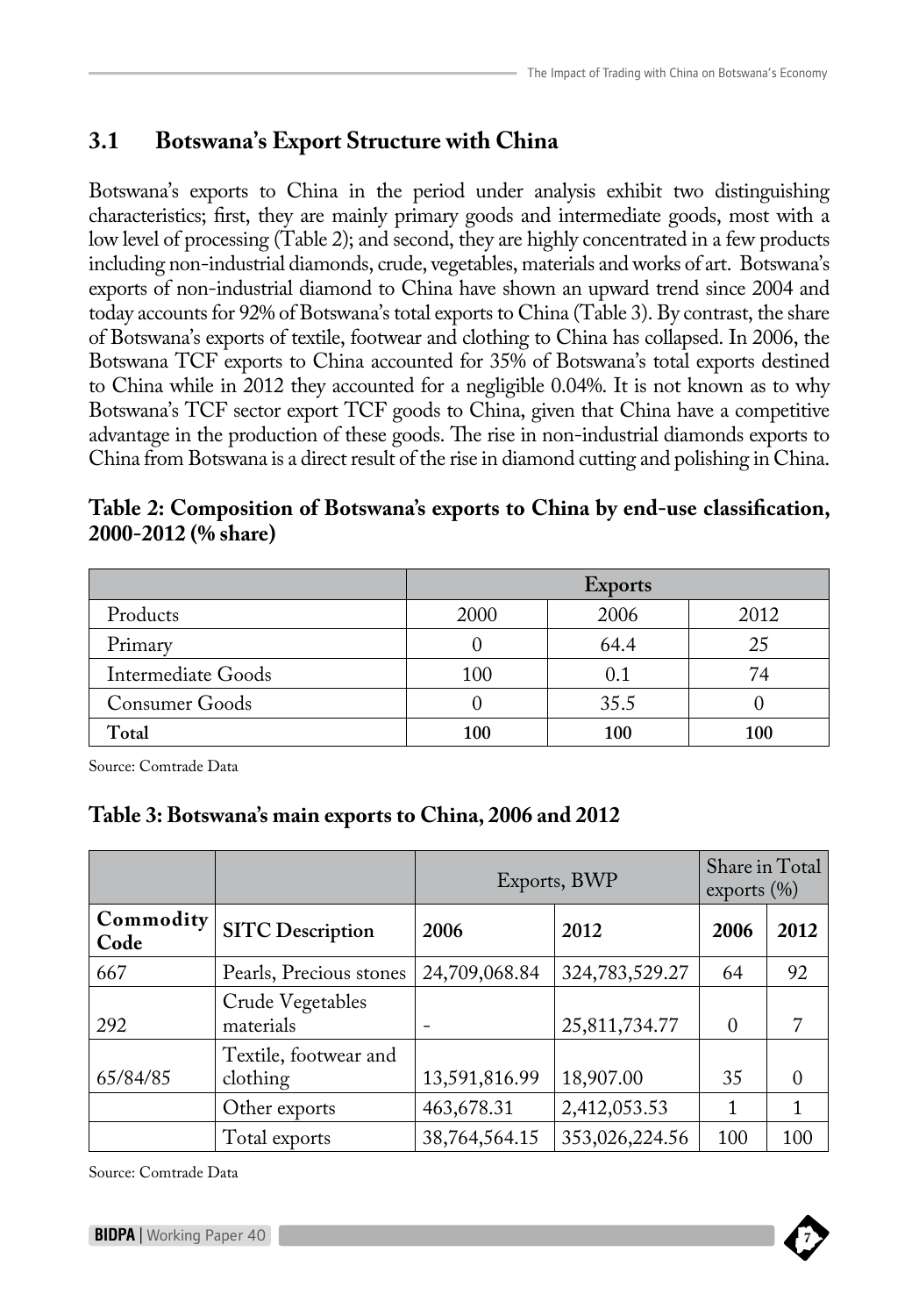At present China cannot be said to be an important driver in the development of high value added exports in Botswana. This is not a surprising result taking into account the typical bias of Botswana's exports towards resource-based products.

## **3.2 Botswana's Import Structure with China**

China's exports to Botswana are at present composed not only of consumer goods, as may have been the case in the past, but also of intermediate and capital goods (Table 1 & 3). Taking into account the period under analysis, it can be seen that while in 2000 consumer goods (e.g. footwear, textile, clothing, televisions) represented more than 50% of Botswana's total imports from China, in 2012 this proportion shrank to 10% as can be seen in Table 4. However, China's exports into Botswana's market of consumer goods have increased in absolute terms.

|                           | Imports $(\%)$ |      |      |  |  |  |
|---------------------------|----------------|------|------|--|--|--|
| Products                  | 2000           | 2006 | 2012 |  |  |  |
| Primary                   |                | 28   |      |  |  |  |
| <b>Intermediate Goods</b> | 38             |      |      |  |  |  |
| <b>Consumer Goods</b>     | 55             |      | 10   |  |  |  |
| Capital Goods             |                |      |      |  |  |  |

#### **Table 4: Composition of Botswana's imports from China by end-use classification, 2000 and 2012**

Source: Comtrade Data

By contrast, imports of capital goods are today the main category of products imported from China, which reinforces the idea that China is gaining footing as a global provider of machinery and equipment. Unlike in the past, the main imports from China to Botswana are intermediate and capital goods (machinery and equipment, iron and steel products) (Table 4), which are mainly used as inputs in the infrastructural development projects in Botswana. As mentioned earlier, the increase in importation of these goods from China can be partly explained by China's relative competitiveness as a supplier.

The technological sophistication of goods imported from China by Botswana has also evolved over time (Figure 3). Taking into account the period under analysis, it can be seen that while in 2000 labour–intensive and resource–intensive manufactures represented more than 70% of Botswana's total imports from China, by 2011 this proportion shrank to less than 13%, and stayed at 25% in 2012. By contrast, medium-skill and technology manufactures increased substantially since 2008 onwards and today is the main category of products imported from China.

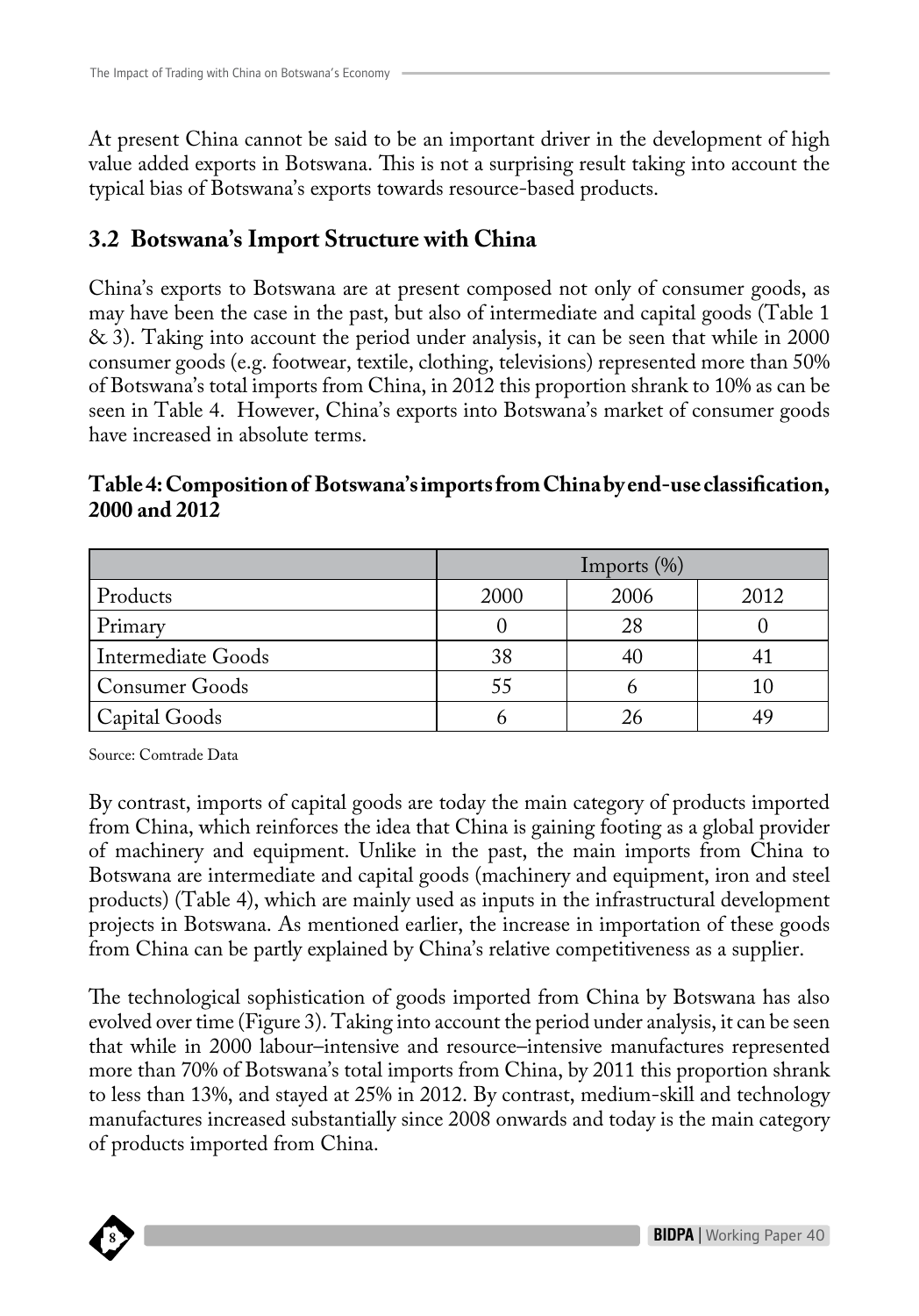#### **Figure 3: Composition of China's exports to Botswana by technological sophistication, 2000-2012**



Source: UNCTAD data

#### **3.2.1 Product and Industry Analysis of Botswana Imports from China**

China rose from being Botswana's  $12<sup>th</sup>$  largest import partner for goods with a share of total imports of less than 0.5% in 2000 to its third largest import supplier in 2012 with a share of about 4% after South Africa and United Kingdom. Much of the growth in imports from China has been driven by the importation of new products. For example, the number of products imported from China using SITC, Rev 3 at 3 digit level, increased from 96 products in 2000 to 203 products in 2012. In 2012, China was the leading supplier of man-made fibers suitable for spinning (78.2%)13, steam turbines and other vapor turbines (93.8%), and rotating electric plant (76.1%). In overall, the market share of products (imported from China) in the Botswana sectors have increased over the years.

Industries that have had the highest share of imports from China include travel goods and handbags (40%), textile and clothing industry (SITC 26+65+84) (26%), footwear (25%), furniture (24%), telecommunication and sound recording (25%) machinery and equipment (SITC 7) (12%). By contrast exports from Botswana's traditional trading partner, South Africa have diminished as a share of total imports (Table 5).

<sup>13</sup> It is part of the Textile fibres (other than wool tops and other combed wool) and their wastes (not manufactured into yarn or fabric)

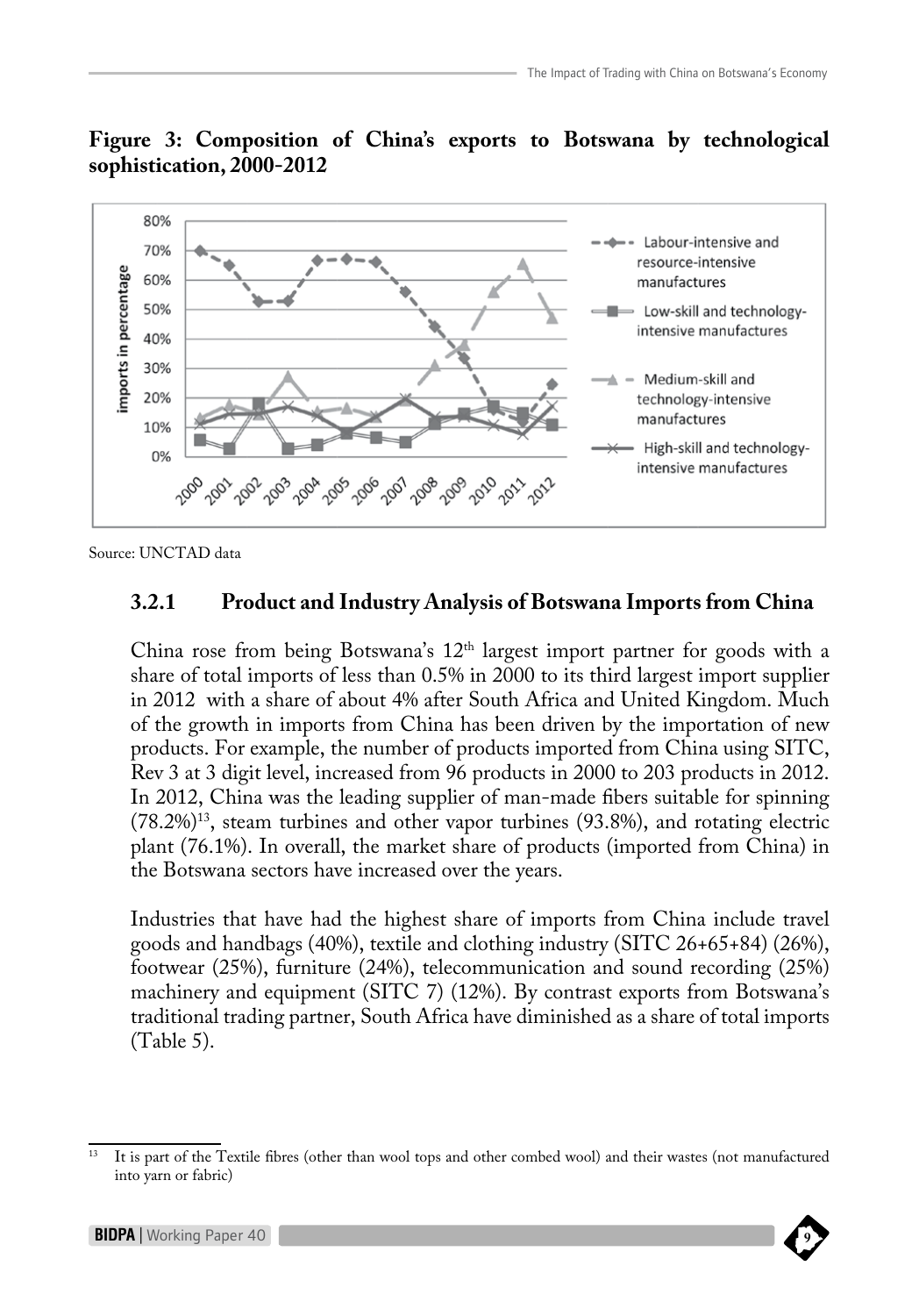| Table 5: The Share of products imported from China and South Africa to Botswana |
|---------------------------------------------------------------------------------|
| by product, 2000, 2006 and 2012                                                 |

|                                                                | China |       |      | South Africa |      |      |  |
|----------------------------------------------------------------|-------|-------|------|--------------|------|------|--|
| Industry/Product                                               | 2000  | 2006  | 2012 | 2000         | 2006 | 2012 |  |
| Dairy products and birds' eggs                                 | 0%    | 1%    | 0%   | 77%          | 90%  | 90%  |  |
| Cereals and cereal preparations                                | 0%    | 0%    | 0%   | 77%          | 95%  | 83%  |  |
| Vegetables and fruits                                          | 0%    | 5%    | 0%   | 97%          | 93%  | 92%  |  |
| Coffee, tea, cocoa, spices                                     | 0%    | 0%    | 0%   | 75%          | 90%  | 81%  |  |
| Miscellaneous edible products and preparations                 | 0%    | 0%    | 0%   | 94%          | 96%  | 89%  |  |
| Beverages                                                      | 0%    | 0%    | 0%   | 95%          | 84%  | 64%  |  |
| Crude rubber (including synthetic and reclaimed)               | 0%    | 1%    | 5%   | 54%          | 94%  | 35%  |  |
| Textiles fibres and their wastes                               | 0%    | 6%    | 21%  | 41%          | 26%  | 43%  |  |
| Organic chemicals                                              | 2%    | 0%    | 11%  | 79%          | 80%  | 60%  |  |
| Inorganic chemicals                                            | 0%    | 1%    | 7%   | 94%          | 67%  | 48%  |  |
| Dyeing, tanning and coloring materials                         | 0%    | 0%    | 10%  | 93%          | 94%  | 83%  |  |
| Medicinal and pharmaceutical products                          | 1%    | 0%    | 1%   | 69%          | 78%  | 42%  |  |
| Essential oils for perfume materials and cleaning preparations | 0%    | 0%    | 1%   | 97%          | 97%  | 89%  |  |
| Plastics in primary forms                                      | 0%    | 0%    | 3%   | 85%          | 94%  | 82%  |  |
| Plastics in non-primary forms                                  | 0%    | 1%    | 11%  | 79%          | 95%  | 70%  |  |
| Chemical materials and products                                | 0%    | 9%    | 14%  | 82%          | 77%  | 67%  |  |
| Leather, leather manufactures and dressed furskins             | 0%    | 0%    | 1%   | 89%          | 92%  | 77%  |  |
| Rubber manufactures                                            | 3%    | 8%    | 17%  | 74%          | 67%  | 69%  |  |
| Cork and wood manufactures (excluding furniture)               | 0%    | 1%    | 4%   | 84%          | 83%  | 51%  |  |
| Paper and paper manufactures                                   | 0%    | 1%    | 3%   | 94%          | 92%  | 86%  |  |
| Textile yarn and related products                              | 5%    | 26%   | 22%  | 52%          | 49%  | 48%  |  |
| Non metallic mineral manufactures                              | 0%    | 1%    | 1%   | 58%          | 37%  | 13%  |  |
| Iron and steel                                                 | 0%    | 5%    | 14%  | 78%          | 76%  | 79%  |  |
| Non-ferrous metals                                             | 0%    | 2%    | 6%   | 63%          | 74%  | 35%  |  |
| Manufactures of metal                                          | 1%    | 1%    | 12%  | 81%          | 90%  | 61%  |  |
| Power generating machinery and equipment                       | 0%    | 1%    | 63%  | 57%          | 60%  | 24%  |  |
| Specialised machinery                                          | 0%    | 2%    | 3%   | 32%          | 66%  | 41%  |  |
| Metal working machinery                                        | 1%    | 1%    | 8%   | 64%          | 29%  | 32%  |  |
| Other industrial machinery and parts                           | $0\%$ | $1\%$ | 14%  | 88%          | 85%  | 62%  |  |
| Office machines and automatic data processing machines         | 0%    | 1%    | 2%   | 66%          | 63%  | 37%  |  |
| Telecommunication and sound recording apparatus                | 1%    | 7%    | 25%  | 38%          | 42%  | 17%  |  |
| Electrical machinery, apparatus and appliances                 | 1%    | 1%    | 14%  | 56%          | 84%  | 52%  |  |
| Road vehicles                                                  | 0%    | 1%    | 2%   | 70%          | 77%  | 51%  |  |
| Other transport equipment                                      | 0%    | $0\%$ | 0%   | 9%           | 15%  | 20%  |  |

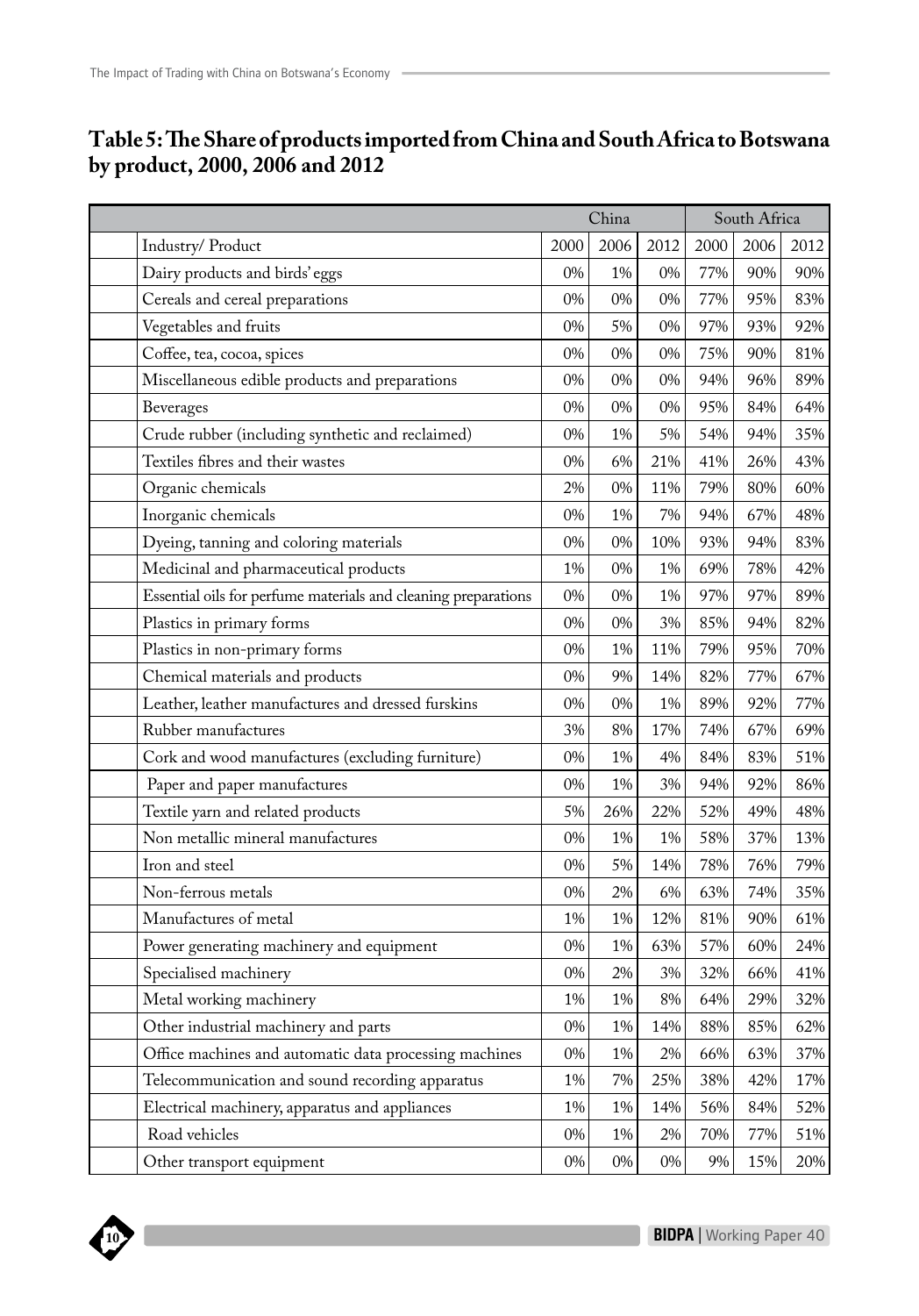| Prefabricated buildings, sanitary, heating and lighting fixtures, | $0\%$ | 3%    | 20% | 92% | 87% | 68% |
|-------------------------------------------------------------------|-------|-------|-----|-----|-----|-----|
| Furniture and parts thereof                                       | $1\%$ | $1\%$ | 24% | 89% | 17% | 66% |
| Travel goods, handbags                                            | 20%   | 33%   | 40% | 55% | 61% | 54% |
| Articles of apparel & clothing accessories                        | 13%   | 30%   | 29% | 73% | 60% | 58% |
| Footwear                                                          | 11%   | 21%   | 21% | 73% | 74% | 73% |
| Professional and scientific instruments                           | $0\%$ | $0\%$ | 8%  | 63% | 56% | 38% |
| Photo apparatus, optical goods, watches and clocks                | $0\%$ | 2%    | 5%  | 80% | 81% | 68% |
| Miscellaneous manufactured articles                               | $0\%$ | 3%    | 12% | 63% | 64% | 54% |
| Manufactured goods (SITC 5 to 8 less 667 and 68)                  | $1\%$ | 4%    | 12% | 65% | 67% | 52% |
| Machinery and transport equipment (SITC 7)                        | $0\%$ | 2%    | 12% | 55% | 68% | 43% |
| Textile fibres, yarn, fabrics and clothing $(SITC 26 + 65 + 84)$  | 9%    | 28%   | 26% | 62% | 55% | 54% |

Source: Comtrade Data

The extent of the impact of imports from China on Botswana's productive sectors is also reflected in the rising share of the imported goods from China in domestic consumption. In aggregate, imports of manufactured goods from China rose from a negligible 1% of domestic consumption in 2000 to 6% in 2012 with much of the increase occurring after 2006 (Figure 4). Although the aggregate imports from China represented only around a sixtieth of total consumption of manufactures in Botswana in 2012, this average could have masked considerable differences between industries. However, due to lack of disaggregated data on the manufacturing output for industries, it was not possible to compute import penetration for each subsector.

## **Figure 4: The share of imports from China in Botswana's domestic consumption, 2000-2012\* Figure 3: The share of imports from China in Botswana's domestic consumption, 2000-2012\***



Source: UNCTAD Data \* Total import penetration is calculated as the ratio of total imports to total consumption, with the latter calculated as the total manufacturing gross output plus total imports minus total exports.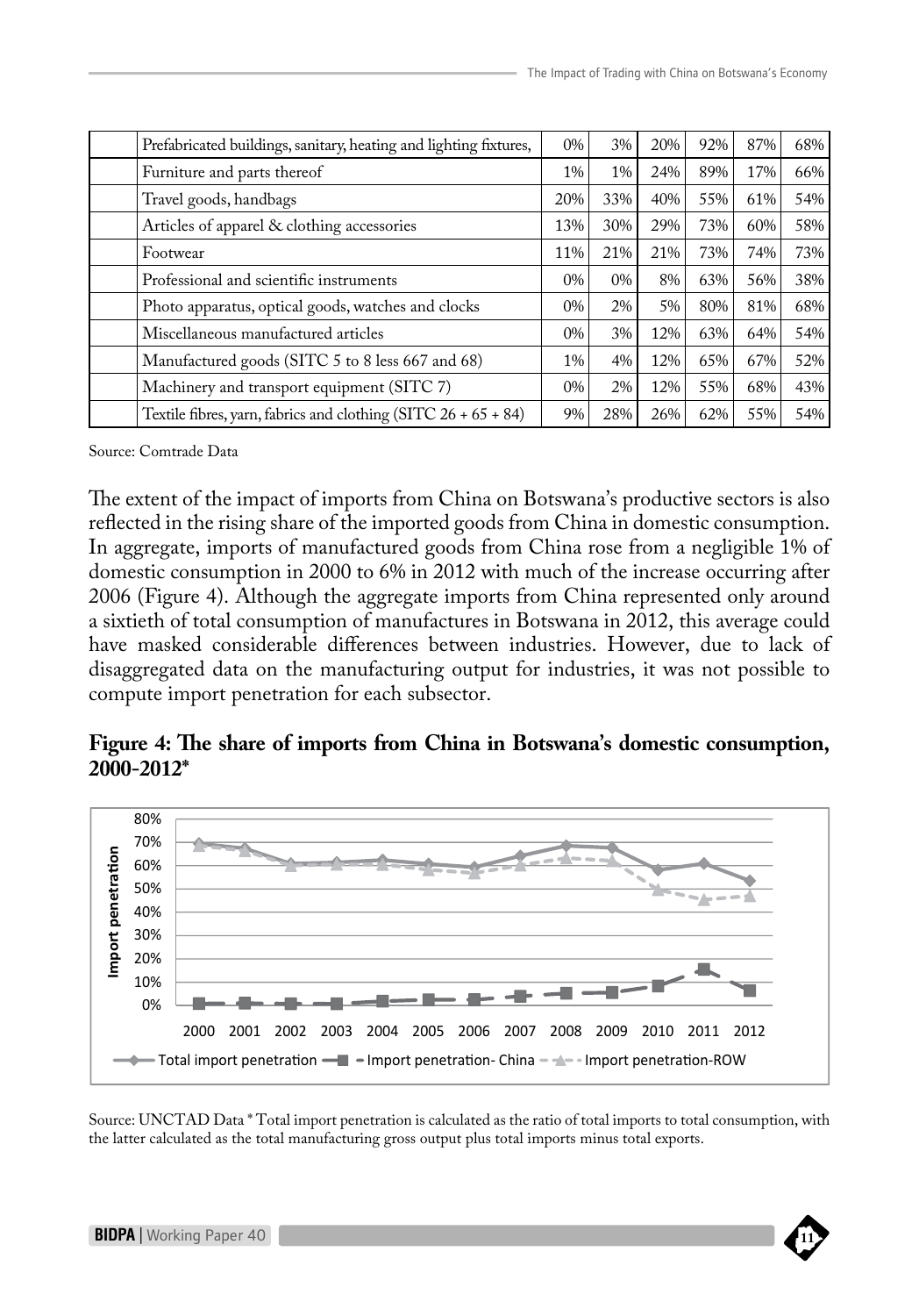As shown in figure 4, the rise in imports from China in Botswana's domestic consumption in the recent past has evolved rather differently from that of the rest of the world (ROW). The import penetration from China has shown an upward trend while the import penetration from the ROW has shown a downward trend. The increase in the observed level of import penetration from Chinese goods into Botswana domestic consumption is expected since China exports low-priced consumer and intermediate goods, which encourages consumers to opt for Chinese consumer and intermediate goods. Imports from China still represent a small proportion of aggregate domestic consumption, suggesting that domestic factors such as real wage levels, technology and investment flows may dominate output and trade flows, including imports from China.

#### **4. The Impact of Import Penetration from China on Domestic Production**

This section of the paper analyses the specific role played by imports from China in relation to Botswana's manufacturing output. In order to analyze the relative significance of increased import penetration in domestic production, the sources of manufacturing output growth were decomposed by applying the Chenery-style decomposition technique (1979). This technique separates manufacturing output growth into domestic consumption, exports expansion and import penetration. The approach has been subject to methodological criticisms, including the arbitrariness of the decomposition involved and the fact that since they derive from basic accounting identities, they cannot be interpreted in a causal way. Nevertheless, despite these limitations, growth accounting has been extensively used in the literature, both in developed and developing countries, and as such provides a useful first approximation when considering the impact of import penetration on domestic production.

The standard Chenery-style analysis starts from the basic accounting identity that

$$
Q_{it} = D_{it} + X_{it} - M_{it} \tag{1}
$$

Where  $D_{ii}$  is domestic absorption of industry *i* at time *t*;  $Q_{ii}$  is domestic production of industry *i* at time *t*;  $X_i$  is exports of industry *i* at time *t*; and  $M_i$  is imports of industry *i* at time *t*;

Defining import penetration in industry *i* at time *t* as:

$$
m_{it} = M_{it} / D_{it} \tag{2}
$$

Then a change in production in industry *i* between base year (0) and current year (1) can be decomposed as:

$$
\Delta Q_{it} = (1 - m_{io})\Delta D_i + \Delta X_i + (m_{i0} - m_{i1})D_{i1}
$$
 (3)

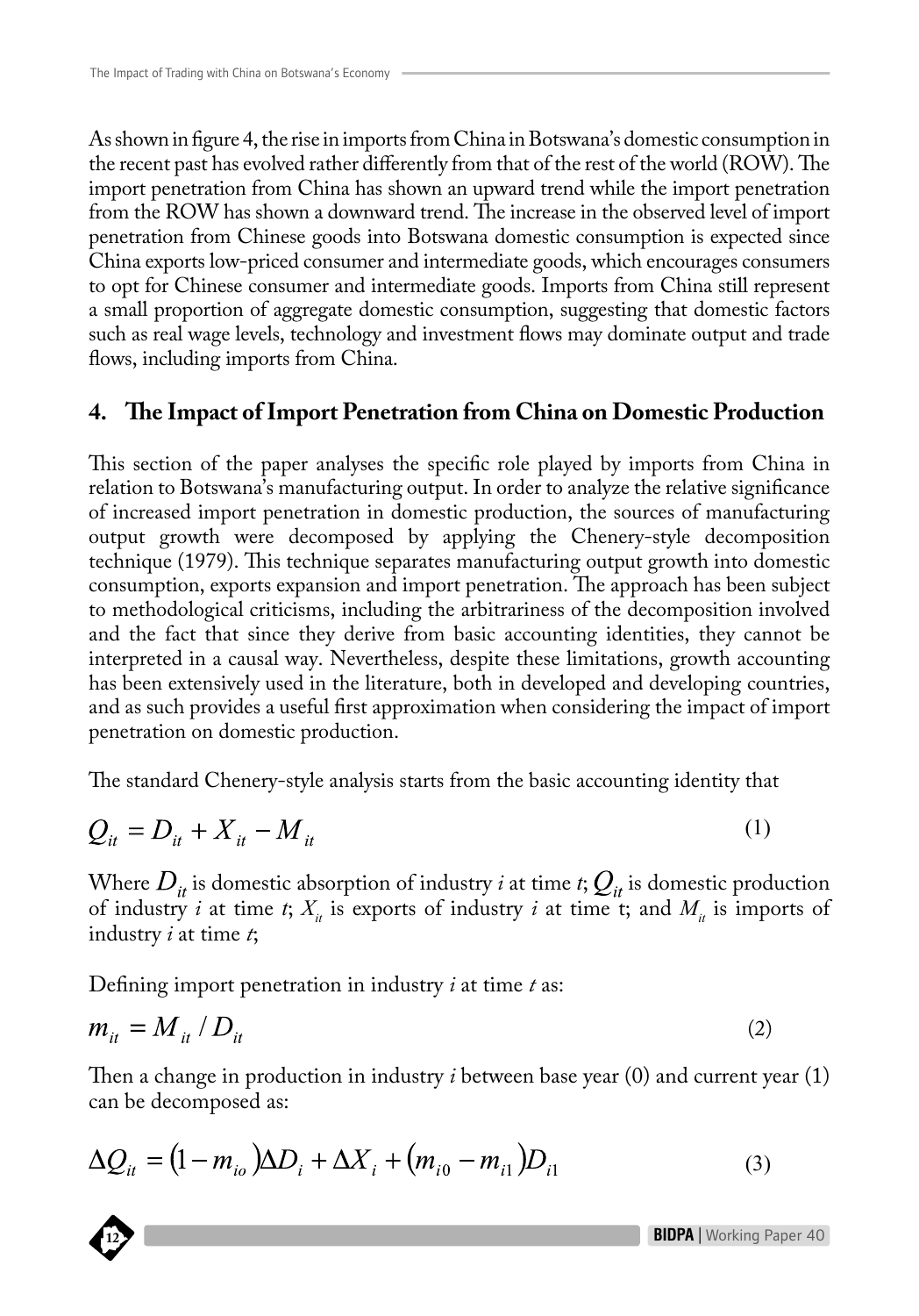Since we are interested in the impact of imports from China on domestic production, then it is necessary to disaggregate the trade data between imports from China and imports from the Rest of the World.

$$
\Delta Q_{it} = (1 - m_{io})\Delta D_i + \Delta X_i + (m_{ci0} - m_{ci1} + m_{Ri0} - m_{Ri1})D_{i1}
$$
 (4)

Where  $m_{ci}$  is the share of Chinese imports in total domestic absorption and  $m_{Ri}$  is the share of imports from the Rest of the World.

This was done for two main periods under investigation; 2001-2006, when bilateral trade was minimal and 2007-2012, when bilateral trade increased significantly. The summation of domestic demand, export expansion and increased import penetration should be equal to the changes in manufacturing output. The sign  $\overline{(-)}$  reflects the direction of the influence.

Table 6 shows the relative importance of factors influencing Botswana's manufacturing output growth in the two periods under study. Firstly, the increase in Botswana's manufacturing output is influenced by domestic demand during the two periods. Secondly, the export expansion contributed positively to changes in manufacturing output in the first period while in the second period it reduced it. The decline in exports during the later period was expected owing to the 2008-2009 global financial crises<sup>14</sup>. The size of the decline in exports during the period under study implies that Botswana's export competitiveness was weak. Thirdly, the decline in total import penetration is associated with an increase in manufacturing output while increased import penetration from China is associated with reduced manufacturing output. Although increased import penetration from China is associated with reduced manufacturing output, it does not offset the decline in the level of import penetration from the rest of the world (ROW).

|                      |  | Table 6: Chenery decomposition of changes in Botswana's manufacturing output, |  |
|----------------------|--|-------------------------------------------------------------------------------|--|
| 2001-2012 (BWP Pula) |  |                                                                               |  |

|                                        | 2001-2006  | 2007-2012   |
|----------------------------------------|------------|-------------|
| Increased Domestic Demand              | 1,849,657  | 6,917,688   |
| Exports expansion                      | 466,111    | (246, 027)  |
| Increased Import penetration           | 1,556,448  | 4,772,403   |
| Of which IP(CHINA)                     | (282, 823) | (1,082,908) |
| <b>Changes in Manufacturing Output</b> | 3,872,216  | 11,444,064  |

Source: CSO & UNCTAD Data \* IP represent import penetration whereas ROW represents Rest of the world.

<sup>&</sup>lt;sup>14</sup> The demand for Botswana's primary commodities (Copper and nickel matte) by China failed to offset the decline of other goods exported during this period, hence the decline in Botswana's export expansion is expected.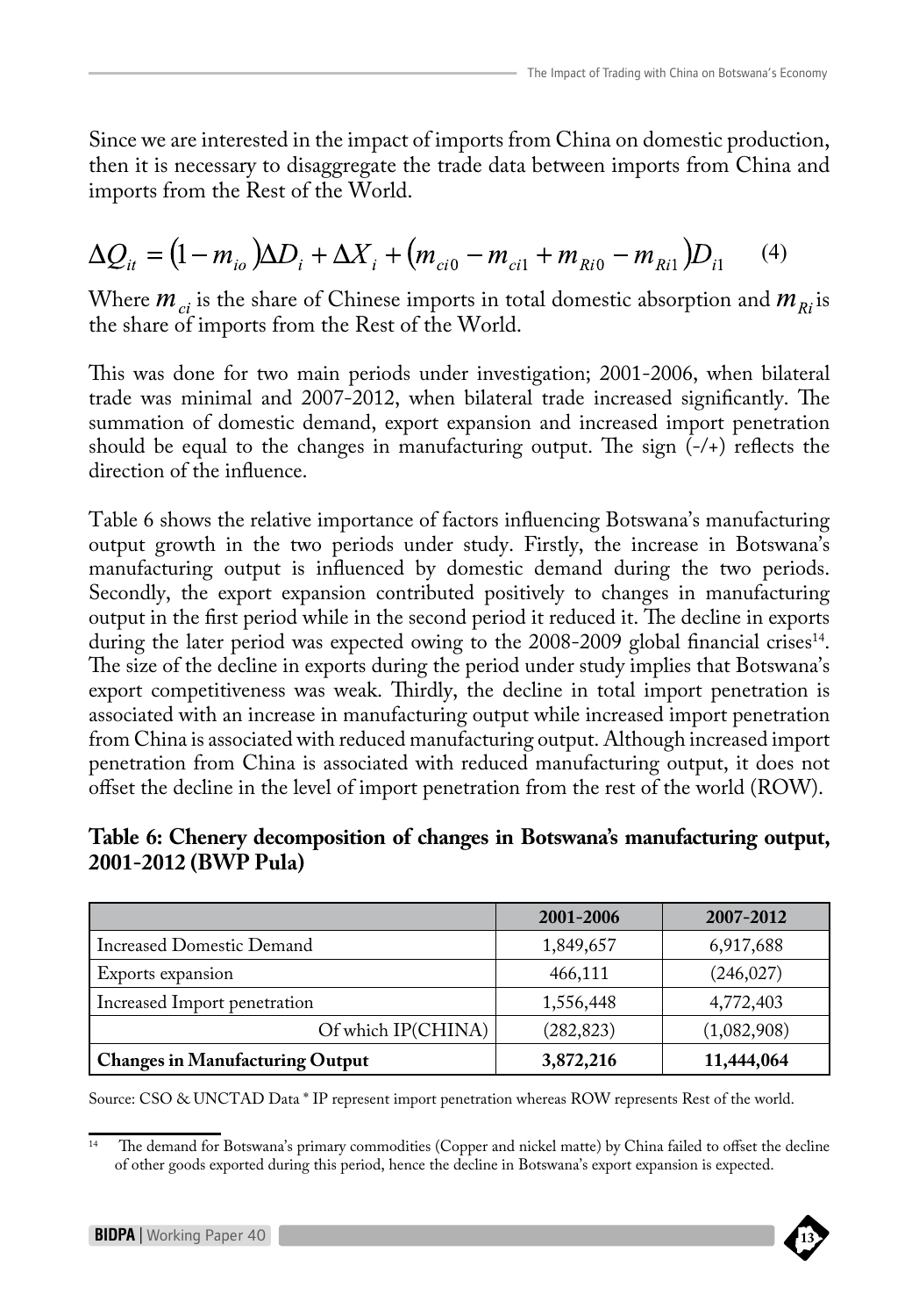As mentioned earlier, an increased import penetration from China can come at the expense of either domestic production or imports from other countries (or both). It is therefore necessary to divide the total increase in import penetration from China into that part which substituted for imports from other countries and that which reduced the market share of domestic producers.

Below are the assumptions used when estimating the displacement of both domestic production and imports from other countries by imports from China:

- i. In industries where both import penetration from China and from other importers are increasing, the entire increase in import penetration from China come at the expense of domestic producers.
- ii. Where the share of other importers into the Botswana market has fallen, then part of the increase in import penetration from China has been at the expense of other importers. If the share of local production in domestic demand has increased, then it is assumed that the growth of Chinese import penetration has been entirely at the expense of other importers.

The estimated impact on domestic producers and other importers is as follows:

- i. If  $\Delta m_{ci}$  and  $\Delta m_{Ri}$  in industry *i* are both positive (and negative), the loss (gain) by domestic producers to (from) China is  $\Delta m_{ci} D_{i1}$
- ii. If import penetration by China and the Rest of the World change in opposite directions then the impact of China on domestic producers depends on whether or not the total share of imports increases or falls, that is
	- If  $\Delta m_{ci} + \Delta m_{Ri}$   $\rangle 0$ ,  $\Delta m_{ci}$   $\rangle 0$ , and  $\Delta m_{Ri}$   $\langle 0$ , and the share of local production to domestic demand increase, the loss is entirely at the expense of ROW =  $(\Delta m_{ci} - \Delta m_{Ri})D_{i1}$
	- If  $\Delta m_{ci} + \Delta m_{Ri}$   $\rangle$ 0,  $\Delta m_{ci}$   $\rangle$ 0 and  $\Delta m_{Ri}$   $\langle$ 0, and the share of local production to domestic demand decreases, the loss is entirely at the expense of local producer =  $(\Delta m_{ci} - \Delta m_{Ri})D_{i1}$

Table 7 shows the estimates on the impact of imported goods from China on domestic producers and imports from ROW during two periods. The Chinese import penetration is mainly at the expense of the imports from the rest of the world and the loss has been growing over the period under investigation.

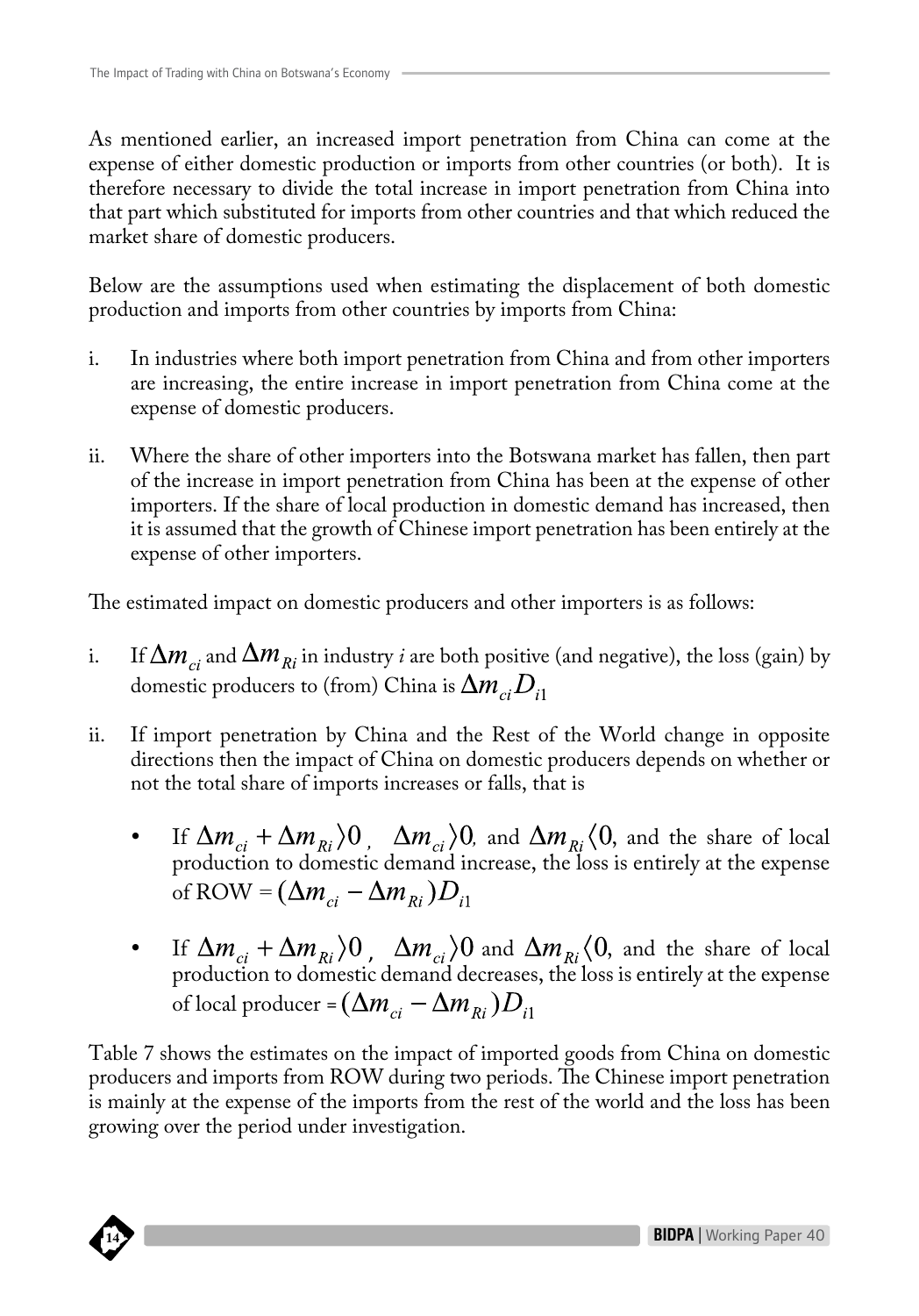|                                     | 2001-2006 | 2007-2012 |
|-------------------------------------|-----------|-----------|
| Loss by Rest the World to China     | 2,122,095 | 6,938,220 |
| Loss by domestic producers to China |           |           |
| Total gain                          | 2,122,095 | 6,938,220 |

#### **Table 7: Aggregate loss of market share by domestic producers and other importers in Botswana market, 2001-2012 (BWP)**

Source: CSO & UNCTAD Data

#### **5. Botswana and China's Exports in Third Markets**

The rapid growth of exports of manufactured goods from China has been associated with the loss of market by exporters of manufactured goods (especially the textile, clothing and footwear) from other developing countries in third markets. China's TCF exports are seen as threat to the exports of other developing countries since it has had a competitive advantage in this sector. For this study, the paper estimates the loss/ gain of market by Botswana's exports of TCF to China's exports in the South African (SA) market. Unlike other Botswana's major trading partners, South Africa consumes more than 70% of Botswana's total TCF exports (Table 8). Consequently Botswana's TCF exports are likely to lose market share to China in the SA market, where China is the dominant supplier of TCF products<sup>15</sup>. Botswana exports other goods such as meats, grains and food products to South Africa, however, China's exports of these goods are minimal. This section will therefore consider the extent to which Botswana has lost/gained market share in TCF products to/from China in the SA market . It will also consider whether the impact of China on Botswana's export in SA market increased over time or not. Lastly, the section will estimate the impact of China's exports to SA on SACU members in SA market for comparison purposes.

<sup>&</sup>lt;sup>15</sup> See Edwards & Jenkins (2013). TCF sub sectors that had the highest change in import penetration from China in the SA market between 2001 and 2010 include knitted and crocheted fabrics (35.5%), clothing (21.94%), and footwear (21.71%).

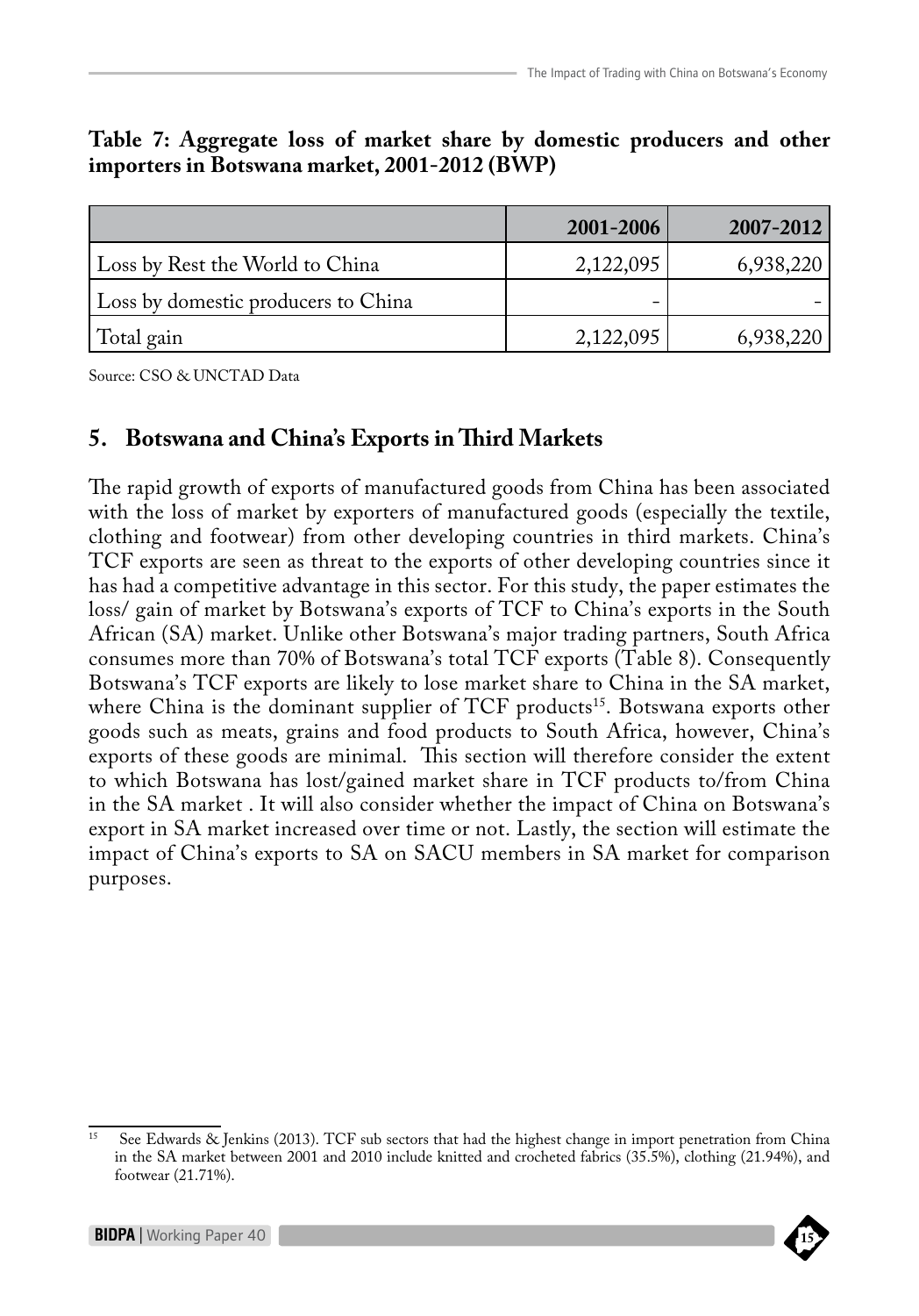

**Figure 5: Botswana's TCF exports to the world market, 2000-2012**

Source : Comtrade Data

To estimate the loss of market share to China in SA market, the study uses an extension of Constant Market Share (CMS) analysis by Batista (2008). Unlike other approaches, derived from comparative advantage theory, which only correlates export structures of two countries to determine the extent of competition, this approach goes further to consider their share in the world market. Thus this approach emphasizes "competitive advantage" as opposed to 'comparative advantage' of a particular producer. The CMS analysis assumes that gains/losses of market shares between countries are related to their relative growth. In other words, countries gain from those countries whose exports are growing more slowly and lose to those that are growing faster than their own counterparts.

The loss/gain of market share by a country (B) to China (C) , in a particular product *i* is defined as:

$$
K_{Bci} = \Delta K_{Bci} K_{ci}^t - \Delta K_{ci} K_{Bi}^t
$$
\n<sup>(5)</sup>

Where:  $K_{Bi}$  is the share of Botswana in total imports of good i by the destination market at time *t*,  $K_{ci}$  is the share of China in total imports of good *i* by the destination market at time *t*; superscript *t* represents the initial year of the period.

Summing over all products gives the aggregate loss/gain of market share to China;

$$
\sum \Delta K_{Bci} = \sum \Delta K_{Bci} K_{ci}^t - \sum \Delta K_{ci} K_{Bi}^t \tag{6}
$$

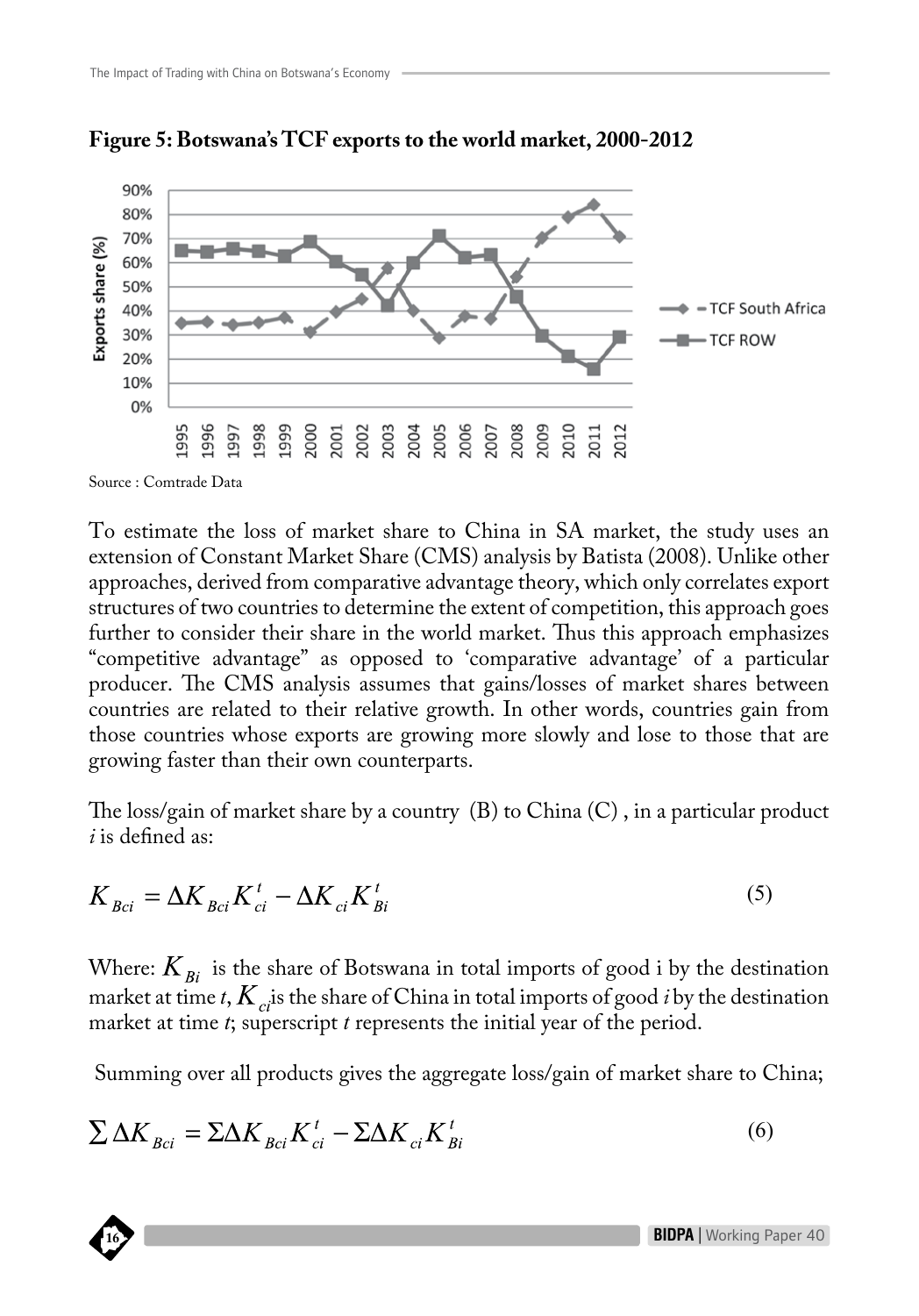Although the CMS framework provides an efficient method of attributing losses/ gains of market share between countries, it is not a casual analysis and it does not, in itself, identify the reasons behind a change in country's export performance identified by their export differential, such as changes in domestic cost structure or the exchange rate<sup>16</sup>. It should be noted that the decomposition is based on accounting identities, and one should therefore be careful in making causal inferences from it.

The TCF Exports (651-659,841-848, and 851- SITC. Revision 3 at 3-Digit level) was used to estimate the loss of market share by Botswana to China in the SA market. The data was collected for two periods under investigation: 2001-2006 and 2007-2012. The period from 2001-2006 reprensents the early years following China's accession to the World Trade Organization (WTO), a period coupled with massive trade reforms and the ending of Multi-Fibre Agreement (MFA)<sup>17</sup>, which increased TCF exports from China to both developed and developing countries (Ramos, 2008).The period from 2007-2012 shows the effects of full integration of China into the global economy.

The analysis presented in Table 8 shows the products that have had the highest loss/ gain of market share to/from China during two periods in SA market. TCF products that lost at least 1% of their market share to China during the 2001-2006 period in the SA market include; women's clothing, of textile, knitted or crocheted (5.6%), madeup articles of textile materials (1.8%), men's clothing of textile fabrics, not knitted (1.6%), articles of apparel fabrics (1%). Few products gained market share from China during the same period but these were insignificant.

The aggregate market loss by Botswana's TCF exports in the SA market to China did increase over time, but statistically it was not significant. During the 2001-2006 period Botswana's TCF exports lost 0.66 % of its market share to China in SA market as compared to 1.11 % in 2007-2012 period.

<sup>&</sup>lt;sup>17</sup> The Multi Fibre Arrangement (MFA) governed the world trade in textiles and garments from 1974 through 2004, imposing quotas on the amount developing countries could export to developed countries. It expired on 1 January 2005.



<sup>&</sup>lt;sup>16</sup> The results of CMS analysis can be combined with those generated by other methods, such as regression analysis, to provide a more rigorous investigation of a national's international competitiveness. The paper did not perform the regression analysis due to lack of data.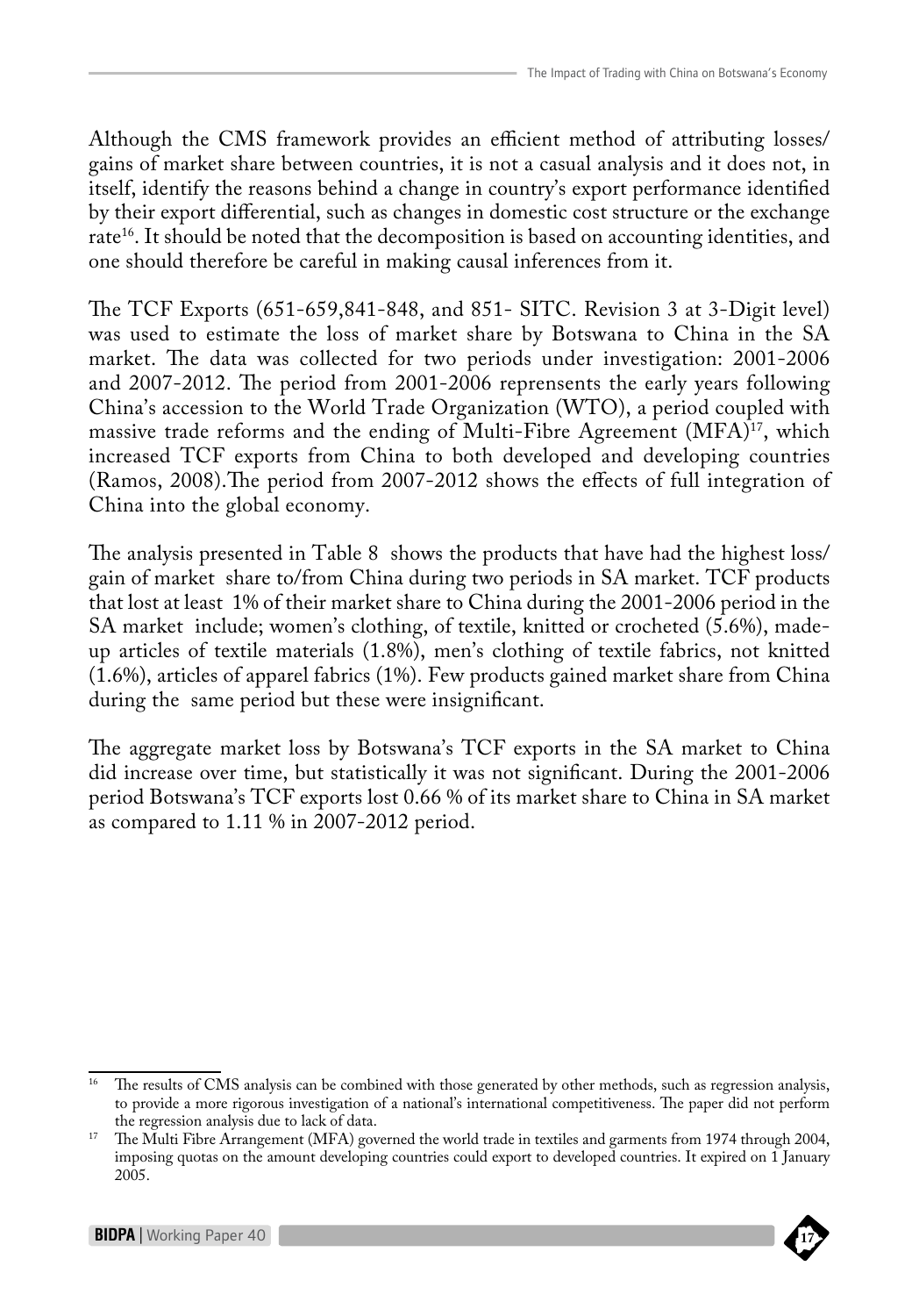|                                                                   | Losses $(\% )$ |           | <b>BWP, Thousands</b> |            |
|-------------------------------------------------------------------|----------------|-----------|-----------------------|------------|
| Product-SITC, 3                                                   | 2001-2006      | 2007-2012 | 2001-2006             | 2007-2012  |
| [844] Women's clothing, of textile,<br>knitted or crocheted       | $-5.585$       | $-1.482$  | (11, 148)             | (36, 551)  |
| [841] Men's clothing of textile fabrics,<br>not knitted           | $-1.593$       | $-3.958$  | (6,825)               | (72, 560)  |
| [845] Articles of apparel, of textile<br>fabrics, n.e.s.          | $-0.973$       | $-3.404$  | (9,753)               | (146,222)  |
| [658] Made-up articles, of textile<br>materials, n.e.s.           | $-1.834$       | 0.321     | (7,689)               | 5,676      |
| [655] Knitted or crocheted fabrics,<br>n.e.s.                     | $-0.345$       | $-0.033$  | (2,757)               | (215)      |
| [843] Men's or boy's clothing, of<br>textile, knitted, croche.    | $-0.101$       | $-2.596$  | (2,901)               | (39, 898)  |
| [656] Tulles, trimmings, lace, ribbons<br>& other small wares     | $-0.104$       | 6.173     | (144)                 | 17,913     |
| [654] Other textile fabrics, woven                                | 0.007          | 0.073     | 7                     | 165        |
| [846] Clothing accessories, of textile<br>fabrics                 | 0.026          | $-0.214$  | 38                    | (841)      |
| [848] Articles of apparel, clothing<br>access., excluding textile | 0.054          | $-0.132$  | 188                   | (1,590)    |
| [842] Women's clothing, of textile<br>fabrics                     | 0.518          | $-5.563$  | 2,219                 | (116, 254) |
| Aggregate loss/ gain                                              | 0.66           | 1.11      |                       |            |

#### **Table 8: Botswana's loss/ gain to (from) China's market share in the SA market**

Source: UNCTAD Data and author's calculation NB .Catergorisation by UNCTAD at 3-digit level of SITC .\* The aggregate loss of market share by Botswana is the summation of the losses of each product multiplied by its weight in the SA total imports from the World in the base year, i.e, . for the 2001-2006 period, the base year is 2001

For the purpose of comparison, the study also estimated the loss of market share by SACU members to China in the SA market. During the first period it shows that Swaziland was the most affected followed by Botswana, while in the second period Botswana suffered more losses in absolute terms. By a way of contrast, Lesotho gained market share from China in the SA market, implying that Lesotho is a relatively competitive producer of TCF products in comparison to Botswana.

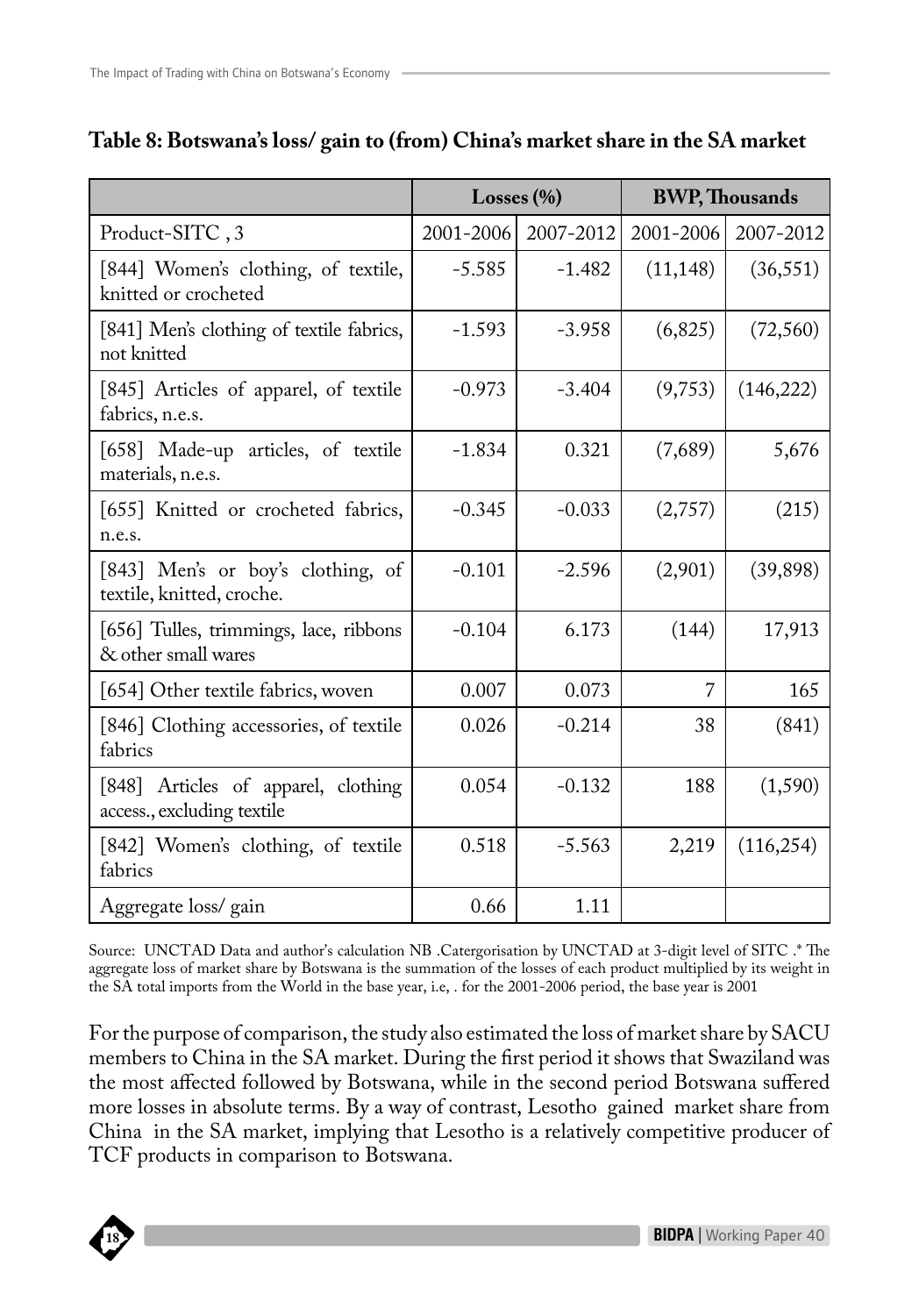|                                                                          | <b>Botswana</b>                   | Namibia                        | Swaziland                           | Lesotho       |
|--------------------------------------------------------------------------|-----------------------------------|--------------------------------|-------------------------------------|---------------|
| [842] Women's clothing, of $-5.56(0.52)$<br>textile fabrics              |                                   | $-0.05(-0.08)$                 | $-2.159(-0.22)$                     | $9.35(-0.03)$ |
| [841] Men's clothing of textile $ -3.96(-1.59) $<br>fabrics, not knitted |                                   | $-0.06(-0.16)$                 | $-0.63(0.95)$                       | 5.21(0.05)    |
| [845] Articles of apparel, of $ -3.4(-0.97) $<br>textile fabrics, n.e.s. |                                   | $-0.03(-0.06)$                 | $-0.90$ $(-21.74)$ $-3.27$ $(0.00)$ |               |
| [843] Men's or boy's clothing,<br>of textile, knitted, croche.           | $-2.6(-0.1)$                      | $-0.26(-0.51)$                 | $-0.52$ ( $-26.55$ ) $-0.49$ (0.00) |               |
| [844] Women's clothing, of<br>textile, knitted or crocheted              | $-1.48(-5.58)$                    | $-0.08(-0.15)$                 | $-0.62$ ( $-18.60$ ) 0.19           |               |
| [659] Floor coverings, etc.                                              | $-0.3(0.01)$                      | $-0.01(0.00)$                  | $-0.29(0.01)$                       | 0.42          |
| [851] Footwear                                                           | $-0.22(-0.04)$                    | $-0.05(-0.04)$                 | $-0.01(-0.03)$                      | 11.85(0.00)   |
| [846] Clothing accessories, of<br>textile fabrics                        | $-0.21(0.03)$                     | $-0.24(-0.10)$                 | $-0.01(-0.14)$                      | 7.50          |
| [653] Fabrics, woven, of man-<br>made fabrics                            | $-0.21(0.07)$                     | 0.01(0.00)                     | 0.00(0.00)                          | 7.90          |
| [848] Articles of apparel,<br>clothing access., excluding textile        | $-0.13(0.05)$                     | $-0.02(0.00)$                  | $0.00(-0.01)$                       | 7.67(0.00)    |
| [655] Knitted or crocheted<br>fabrics, n.e.s.                            | $-0.03$ ( $-0.34$ ) $ 0.00(0.00)$ |                                | $-0.01(-0.01)$                      | 10.88         |
| Aggregate loss/gain                                                      | $-1.11(0.66)$                     | $-0.01(-0.004)$ $-0.1(-19.70)$ |                                     | 0.1(0.00)     |

#### **Table 9: SACU'S loss/gain to/from China's market share in SA market (selected products)\***

Source: Own Elaboration from UNCTAD Data. Catergorisation by UNCTAD at 3-digit level of SITC. \*Numbers in brackets represent the losses/gains by a specific country during the 2001-2006 period whereas numbers not in brackets represent the losses/gains by a specific country during the 2007-2012 period.

The result above on Botswana's export performance in the SA market in relation to China's exports is not surprising. The performance of Botswana's TCF industry is considered to be low and the industry's continued existence has been associated with dependency on government support and preferential agreements put forth by USA, Europe and SACU<sup>18</sup>. Labor productivity in businesses in Botswana is also considered to be low as compared to other middle income countries. An inappropriate work ethic, the education system, along with a mismatch of skills, low investment in training, lack of training incentives and schemes are the main reasons identified by BOCCIM for low labour productivity in Botswana.

<sup>18</sup> See Motswapong & Grynberg. (2013). Key issues in the textile and clothing sector in Botswana. BIDPA Working Paper No. 34.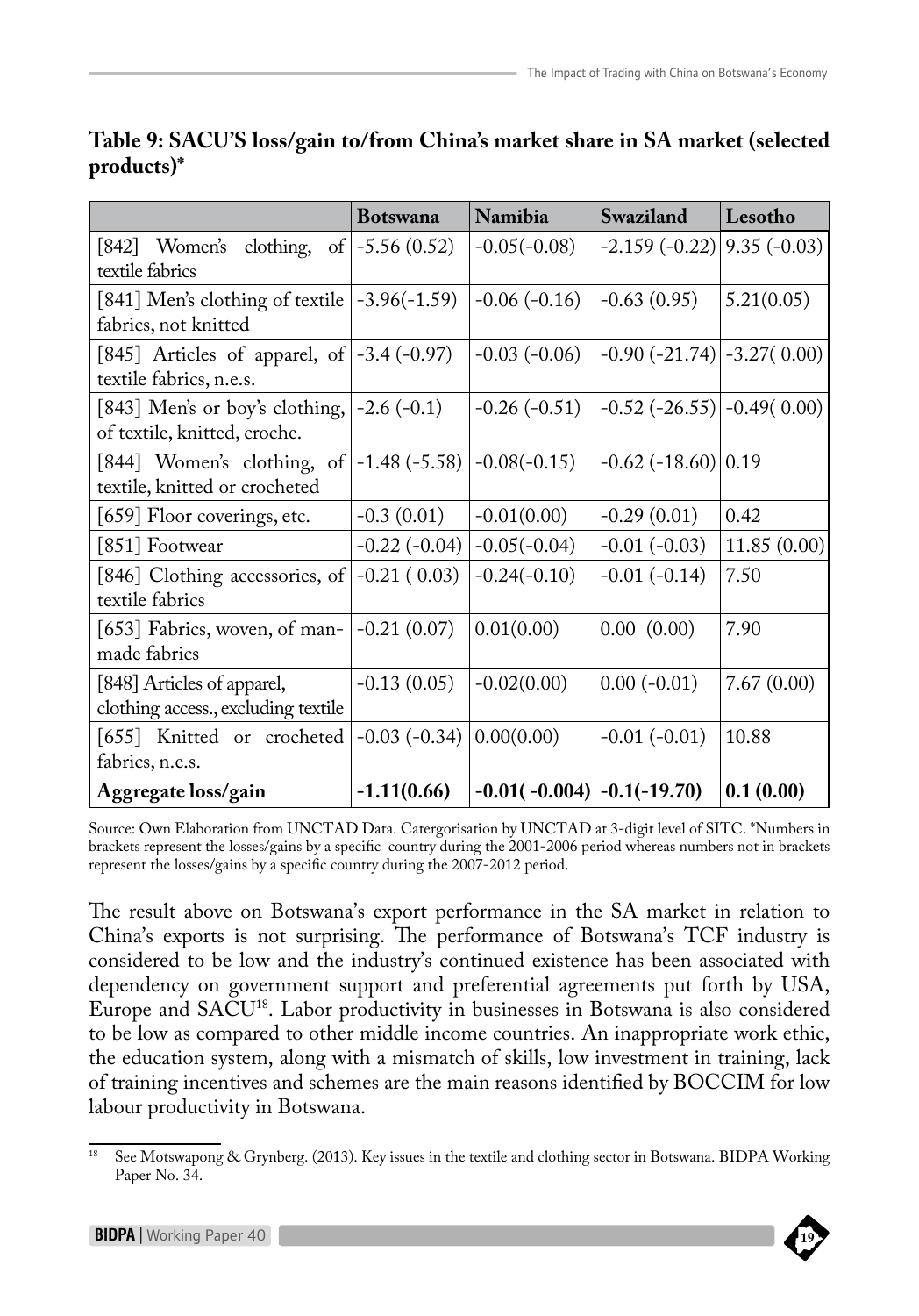China's TCF's commercial advantage stems from various factors. China has managed to integrate into the global production networks and updated to more advanced and sophisticated production<sup>19</sup>. Secondly, productivity is a major driver of its competitive advantage and has been a central issue in China's industrial policy (Worldbank, 2007). It also has lower manufacturing overheads<sup>20</sup>. China's TCF Industry and many other industries receive generous government support<sup>21</sup> to improve production, develop new technology, improve product quality and undercut price. If Botswana wishes to improve competitiveness of its manufacturing sector, the key lesson that it can derive from China's government is to have systematic policies and incentives directed towards improving productivity and competitiveness.

## **6.0 Conclusions**

The paper has considered the impact of trading with China on Botswana by examining the impact of China's exports on domestic production as well as on third country suppliers and markets. The paper also analysed the trade structure of the two countries. Botswana, which is a primary product exporter, exports mainly primary and some intermediate goods such as non-industrial diamonds, copper and nickel ores, while China mainly exports intermediate and capital goods (such as machinery and equipment, steel and iron), which play a major role as inputs in the infrastructural development projects in Botswana. Although the share of consumer goods in Botswana's total imports from China has declined, its value in absolute terms has remained stable.

The technological sophistication of goods imported from China has evolved over the years. In 2000, almost 70% of the total imports sourced from China by Botswana were defined as labor-intensive and resource-intensive manufactures and in 2012 these accounted for 25% (Figure 3). Although Botswana has almost invariably had a trade deficit with China, in 2007-2008 it had a trade surplus as a direct result of high demand for basic commodities in China and increased prices of those commodities (Figure 1 & 2).

The share of imports from China in total domestic consumption has evolved differently from that of the share of imports from the rest of the world. The share of Chinese imports in Botswana's domestic consumption was 1% in 2000 and 11 % in 2011 while the share from the rest of the world accounted for about 70% in 2000 and 45 % in 2011( Figure 4). This may imply that Botswana is opting for relatively low cost Chinese goods.

One of the objectives of the paper was to identify industries experiencing high import penetration in Botswana, however this was not done because of the unavailability of

**BIDPA Publications Series** information industry and logistics sector).<sup>21</sup> China government support towards industry is usually outlined in its five-year plans or revitalization plans such as the 2009 revitalization plan for 10 selected industries (including iron and steel, automobiles, shipbuilding, petro chemical, textile and clothing, light industry, non-ferrous metals, equipment manufacturing, electronics and



 $19$  See Lall (2005) and Broadman (2007)

<sup>20</sup> Garment firms in Madagascar, Kenya, Ghana, Mozambique and Lesotho, for example, produce at unit labor cost up to 60% lower than those of Chinese firms from export processing zones. Indirect costs for manufactured exports in Africa account for more than 20% of total costs whereas in China they represent less of 10% of trade costs. See Giovannetti & Sanfilippo (2009).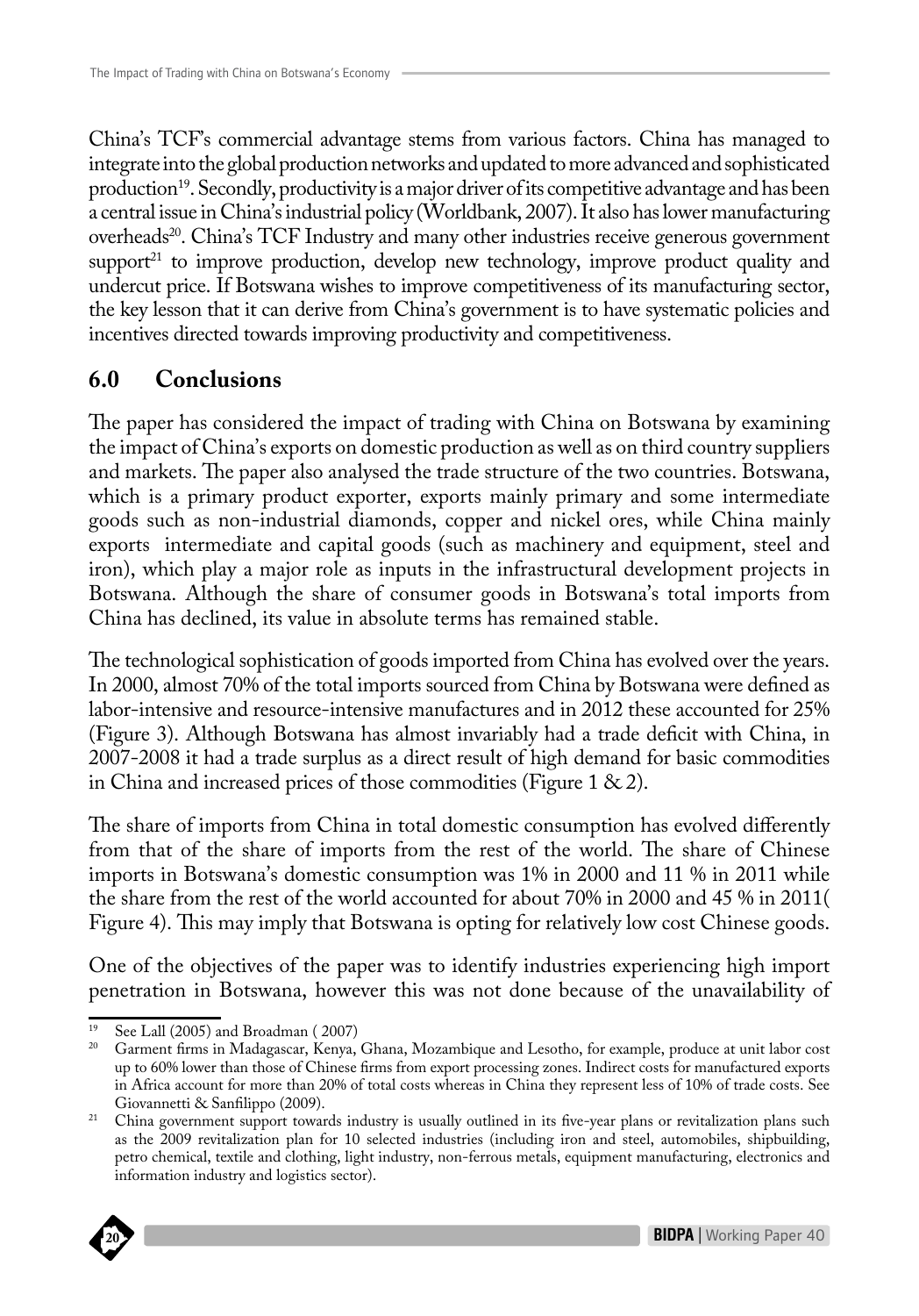subsector gross output data. The analysis does show that increased imports from China were associated with reduced domestic manufacturing output and this trend has strengthened over the period under study. Although increased import penetration from China was associated with reduced domestic manufacturing output, it was insufficient to offset the observed decline in import penetration from the rest of the world (Table 6).

The paper has also estimated the impact of competition from China's TCF exports on Botswana's TCF exports into the SA market. The SA market consumes more than 70% of Botswana's TCF exports whereas China is the main supplier of TCF products to South Africa. Thus, China's increasing competitiveness poses a threat to exports of Botswana to third country markets. The analysis has shown that Botswana's TCF exports into the SA market has lost market share to China in almost all TCF products. The loss of market share has increased over time. However, it is very small (Table 9). By way of contrast Lesotho gained market share from China in the SA market, implying that Lesotho is a relatively competitive producer of TCF products in comparison to Botswana (Table 10). The study did not measure the positive impact of trading with China on production costs as well as consumer surplus due to lack of data. However, this effect on increasing competitivess from cheaper imports should not be underestimated.

It should be noted that the growth of exports of manufactured goods from Botswana explained only a small proportion of the changes in the total domestic manufacturing output. This implies that the export sector has not been the driving force of the Botswana manufacturing sector and it is globally uncompetitive. Thus there is a need to consider ways of enhancing export competitiveness and there are many lessons to be learnt from China in relation to enhancing productivity in the TCF industry and increasing export competitiveness.



**Annex 1: World average prices of nickel and copper, 2000-2012**

Source: Index mundi Website. http://www.indexmundi.com/commodities/?commodity=copper&months=60

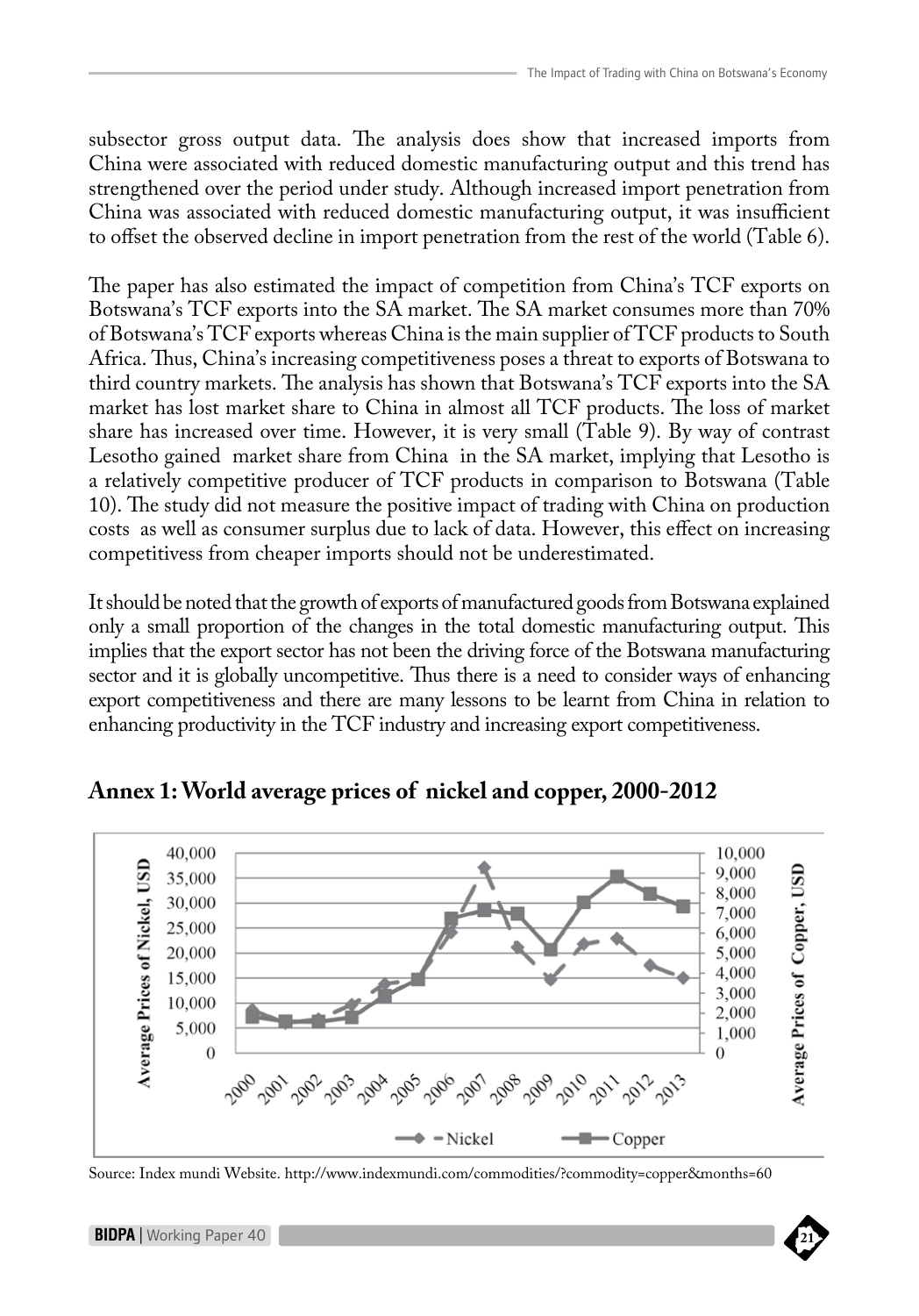## **References**

Batista, J. C. (2008). Competiton between Brazil and other exporting countries in the Import market: A new extension of constanstant-market-shares analysis. *Applied Economics*, 2477-2487.

BOCCIM & MTI (2008). *Private Sector Strategy: 2009-2013.* Prepared by the PSDS National Teamwith Technical Assistance from the Commonwealth Secretariat. Online accessed. www.boccim.co.bw/download.php?doc\_id=3

Broadman, H. (2007). *Africa's Silk Road; China and India's new economic frontier.* Worldbank.

Chen, A. Y. (2009). *China's role in infrastructure development in Botswana.* South Africa Institute of International Affairs (SAIIA). Occassional Paper No. 44.

Chileshe, C. (2010). *Chinese debt, aid and trade: Opportunity or threat for Zambia?* South African Institute of International Affairs (SAIIA). Occassional Paper No. 72 .

Arshad Dudhia, Musa Dudhia & Co. (2012). *Silk road or dragon path? The impact of Chinese investment in Zambia.* ALN Insight. Online Accessed. (http://www.africalegalnetwork.com/ wp-content/uploads/2012/10/The-Impact-of-Chinese-Investment-in-Zambia-Arshad-Dudhia-Musa-Dudhia-Co-ALN-Insight-September-2012.pdf)

Edwards, L. (2001). Trade and the structure of South African production, 1984-97. *Development Southern Africa,* 18(4).

Edwards, L. & Jenkins, R. (2013). The impact of chinese import penetration on the South African manufacturing sector. *Southern Africa Labor and Research Working Paper Series; Number 102* .

Farooki, M. & Kaplinsky, R. (2012). *Impact of China on global commodity prices: The global reshaping of the resource sector.* Routledge Studies in Morden World Economy.

Giovannetti, G. & Sanfilippo, M. (2009). Do Chinese exports crowd-out African goods: An analysis by country and sector. *The European Jounal of Development Research*, 21(4), 506-530.

Jenkins, R. (2012). China and Brazil: Economic impacts of a growing relationship. *Journal of Current Chinese Affairs*, 41(1), 22-47.

Jenkins, R. & Edwards, L. (2013). Is China 'crowding out' South Afrian exports of manufactures. *SALDRU Working Paper Number 107* .

Kaplinsky, R. & Messner, D. (2008). The impact of Asian drivers on the developing world. *World Development*, 197-209.

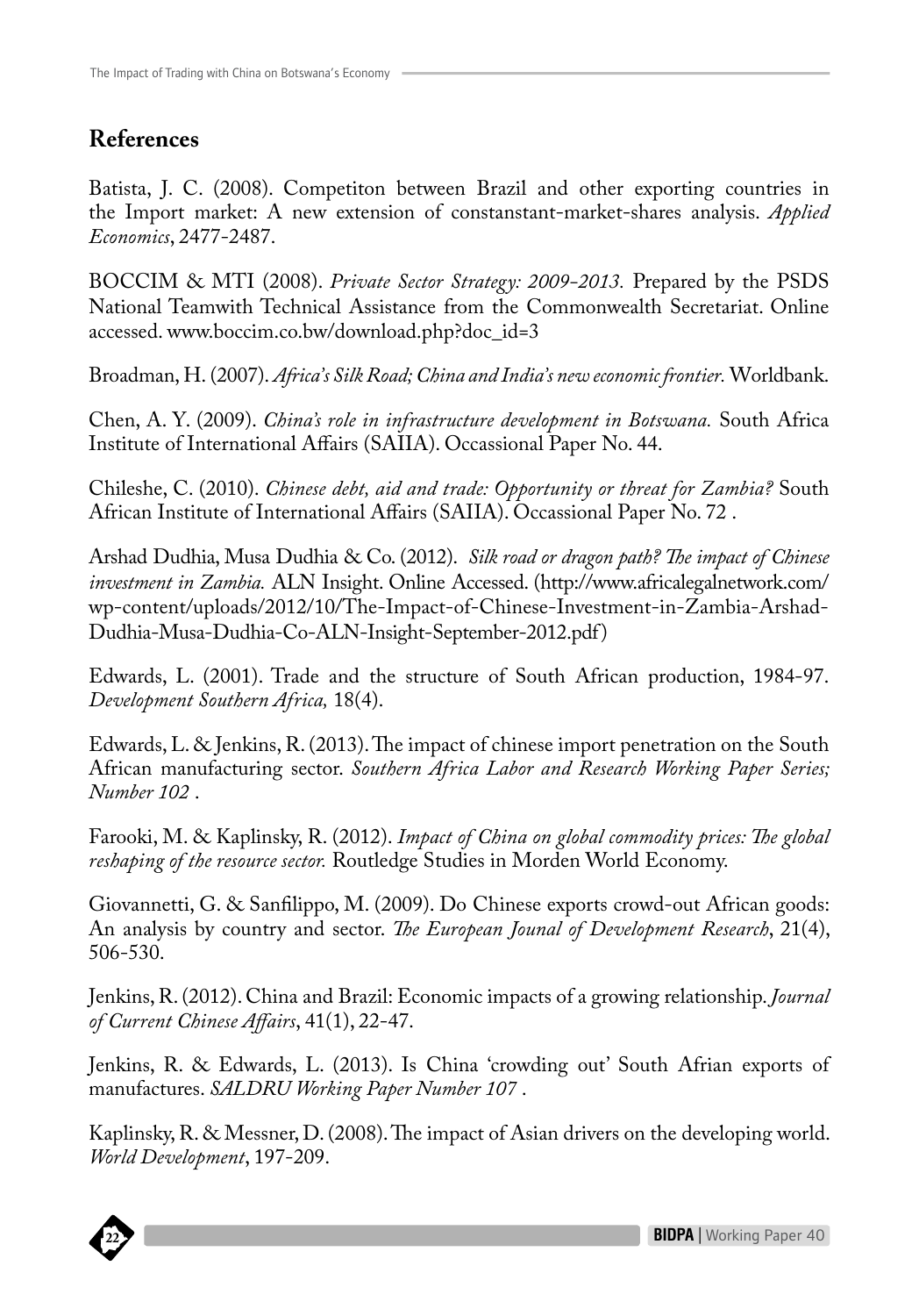Kaplinsky, R. & Morris, M. (2008). Do the Asian drivers undermine export-oriented industrilisation in SSA? *Journal of World Development*, 36(2), 254-273.

Lall, S. (2005). Is African Industry Competing? *QEH Working Paper Series No.121*.

Lanchovichina, E. & Martin, W. (2004). Impacts of China's Accession to the World Trade Organisation. *World Bank Economic Review,* Volume 18, 3-21.

Lederman, D., Olarreaga, M. & Soloaga, I. (2007). Latin America's trade specilisation and China and India's growth. *World Bank* .

Lin, J. Y. (2011) . *China's economic development and cultural renaissance in the multipolar growth world of the 21st century.* Online accessed.bhttp://siteresources.worldbank.org/DEC/ Resources/84797-1104785060319/598886\_1104852366603/599473-1223731755312/Lin China\_Economic\_Development\_and\_Cultural\_Renaissance\_in\_the\_Multipolar\_Growth\_ World-Beijing\_Forum.pdf

Motswapong, M. & Grynberg, R. (2013). Key issues in the textike and clothing sector in Botswana. *BIDPA Worrking Paper No. 34*.

Ramos, A. L. (2008). The impact of China's Global Economic Expansion on Latin America. *Economic and Social Research Council* .

Renard, M. F. (2011). China's trade and FDI in Africa. *Africa Development Bank Group Working Paper Series* .

Schiere, R., Ndikumana, L. & Walkenhorst, P. (2011). China and Africa: An emerging partnership for development? *African Development Bank* .

Tabengwa, G. G. (2011). Factors Affecting Botswana's Competitiveness. Botswana Institute for Development Policy Analysis, *BIDPA Policy Brief No.11.*

Villoria, N. (2008). *China and the manufacturring terms of trade of African exporters.* Center for Global Trade Analysis; Department of Agricultural Economics.

Wang, J. Y. & Tchane, A. B. (2008). *Africa's burgenioning ties with China: Maximising the benefits of china's increasing economic engagement with Africa.* Online accessed. https://www. imf.org/external/pubs/ft/fandd/2008/03/wang.htm.

Worldbank. (2007). *Vertical and regional intergration to promote African textiles and clothing exports-A close knit family?* Washington, D. C.: World Bank. Online accessed. https:// openknowledge.worldbank.org/handle/10986/7901 License: CC BY 3.0 Unported.".

Zafar, A. (2007). The growing relationship between China and Sub-Saharan Africa: Macroeconomic, trade, investment, aid links. *The World Bank Research Observer*, 22(1), 103-130.

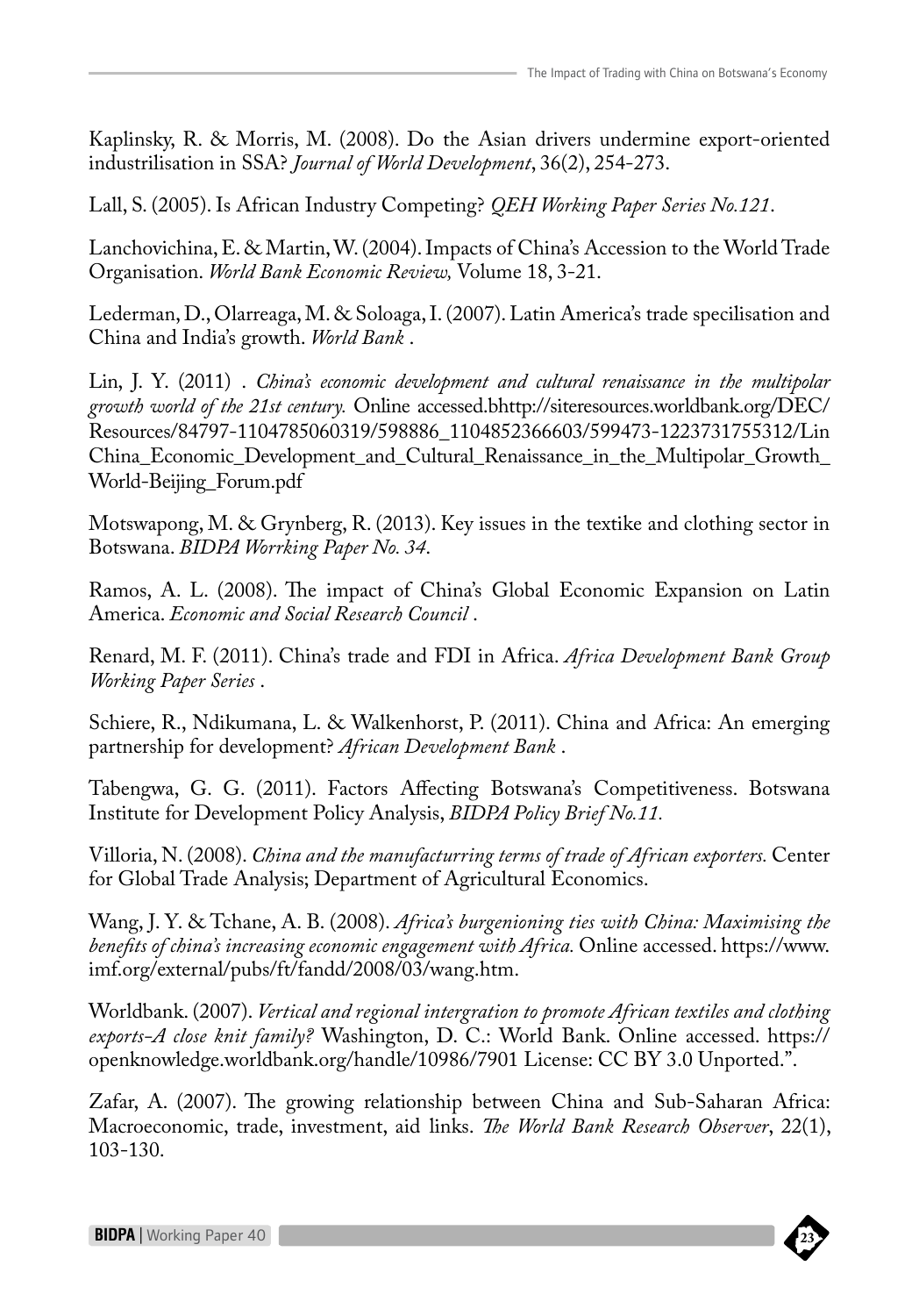## **OTHER BIDPA WORKING PAPERS**

- **Working Paper No. 39:** Sengwaketse, Margaret (2014) *Towards a Diversified Economy: A preliminary assessment of the potential, prospects and challenges for electricity exports from Botswana.*
- **Working Paper No. 38:** Lekobane, Khaufelo R. and Seleka, Tebogo B. (2014) *Determinants of Household Welfare and Poverty in Botswana, 2002/03 and 2009/10.*
- **Working Paper No. 37:** Seleka, Tebogo Bruce and Lekobane, Khaufelo Raymond (2014) *Public Transfers and Subsistence Producer Disincentives in Botswana.*
- **Working Paper No. 36:** Taye, Haile K. (2013) *Inflation Dynamics in Botswana and Bank of Botswana's Medium-Term Objective Range.*
- **Working Paper No. 35:** Grynberg, Roman and Sekakela, Kedibonye (2013) *Water Pricing and Policy in Botswana.*
- **Working Paper No.34:** Motswapong, Masedi and Grynberg, Roman (2013) *Key Issues in the Textile and Clothing Sector in Botswana.*
- **Working Paper No.33:** Taye, Haile K. (2013) *Is the Botswana Pula misaligned ?*
- **Working Paper No. 32:** Grynberg, Roman and Motswapong, Masedi (2012) *SACU Revenue Sharing Formula: Towards a Development Agreement.*
- **Working Paper No. 31:** Motswapong, Masedi and Grynberg, Roman (2011) *Competition and Trade Policy: The case of the Botswana poultry industry.*
- **Working Paper No. 30:** Mmopelwa, David and Seleka, Tebogo (2011) *Factors Underlying Communal Beef Cattle Marketing Decisions in Botswana: The role of public and private transfers.*
- **Working Paper No. 29:** Lekobane, Khaufelo and Seleka, Tebogo (2011) *"Do Public Transfers Discourage Farmer Participation in Subsistence Crop Production?": Empirical evidence from Botswana.*
- **Working Paper No. 28:** Taye, Haile (2011) *Botswana's Debt sustainability: Tracking the Path.*
- **Working Paper No. 27:** Seleka, Tebogo (2005) *Challenges for Agricultural diversification in Botswana under the proposed SADC-EU Economic Partnership Agreement (EPA).*
- **Working Paper No. 26:** Seleka, Tebogo (2005). *Welfare impacts of export controls in Botswana's horticulture.*
- **Working Paper No. 25:** Moepeng, Pelotshweu (2003) *The role of Macroeconomic Policy towards food security in Botswana.*
- **Working Paper No. 24:** Pelontle, Montle (2002) *The African Growth and Opportunity Act: A preliminary analysis of the possible opportunities and limitations to Botswana's Exporters.*
- **Working Paper No. 23:** Kgakge, Grace Goitsemodimo (2002) *Determinants of nonmining private investment in Botswana.*
- **Working Paper No. 22:** Gergies, Abdalla (1999) *Citizen Economic empowerment in Botswana: Concepts and Principles.*
- **Working Paper No. 21:** Harvey, Charles (1999) *Macroeconomic policy convergence and a SADC Free Trade Area.*
- **BIDPA Publications Series** *change on government spending.*• **Working Paper No. 20:** Jefferis, Keith (1999) *The Long term impact of structural economic*